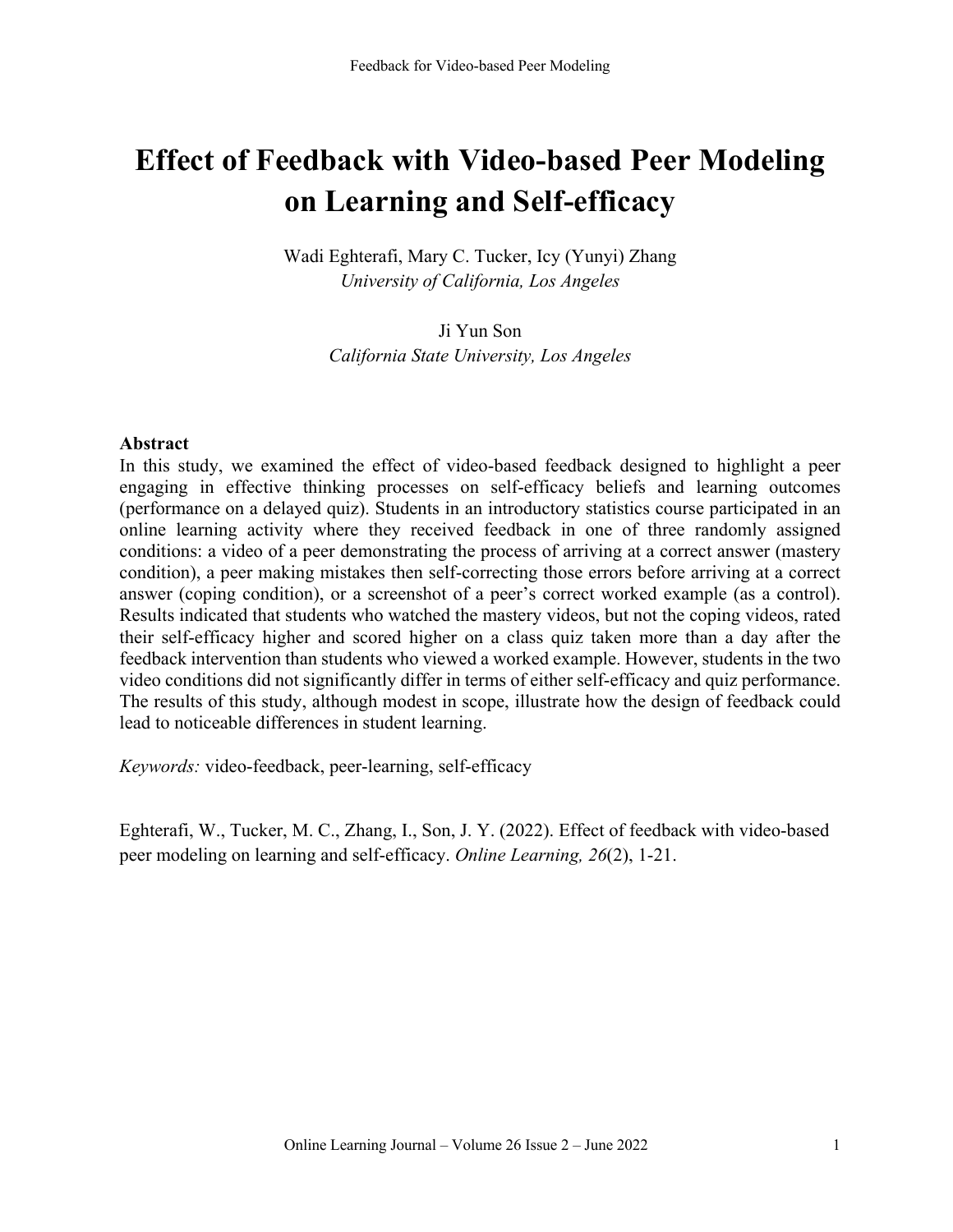Feedback is critical to learning, but some feedback is more effective than others (Hattie & Timperley, 2007). In online environments, feedback is typically outcome feedback feedback that shows whether an answer is correct or the proportion of correct responses. Outcome feedback is usually shown after a student provides their responses (Geister et al., 2006), and offers some advantages; for instance, it can be delivered immediately to students during learning and can be implemented in several ways (e.g., text, color-coded responses, sound effects). However, the quickness and ease of showing students such outcome feedback often obscures the process by which students can achieve some desired outcome. In other words, outcome feedback shows the *ends* but what we want students to learn is the *means*. Synchronous, in-person, or more personalized instruction more often focuses on these processes (Korsgaard & Diddams, 1996).

The purpose of this study is to examine ways to emulate this richer, process feedback in asynchronous, online instruction. Such instruction is increasingly common as the use of interactive online textbooks and learning materials require students to engage in independent technology-mediated learning. An advantage of doing research that can be implemented in online textbooks is that insights gained can immediately be integrated into the product, thus impacting many users and teachers (e.g., Stigler et al., 2020). The results of the study reported here, a tightly controlled experiment to find out how to give more effective feedback, are not restricted to an academic journal article—they can be directly integrated in a free interactive online textbook called *Statistics and Data Science: A Modeling Approach* (see Son & Stigler, 2017–21) currently used by thousands of students. The "better book" approach to education research and development has the potential to close longstanding gaps between research and practice (Stigler et al., 2020). The experimental takeaways about feedback can also be implemented in other kinds of online learning experiences (e.g., MOOCs) and technologies.

We tested the effect of three different types of feedback on students' learning and transfer of programming and data analysis concepts. Inspired by how effective feedback is given in synchronous learning contexts, we investigated whether process feedback delivered through social modeling might benefit learning and transfer more than process feedback delivered through text. Extensive research has shown that people learn from observing and imitating others. People often change their expectations and strategies after watching others. Watching others can also affect social-cognitive and motivational processes such as selfefficacy (Schunk & Zimmerman, 1997, 2007). Given these findings, asynchronous, online feedback carefully designed to maximize the effects of social modeling has the potential to confer cognitive and noncognitive benefits during learning.

#### **Benefits of process feedback**

# **Literature Review**

Students often need feedback that contains information beyond whether an answer is correct. For example, when a student is stuck on a wrong answer and does not know what to do when they are stuck, it may help to have feedback that provides insights on *how* to improve (Geister et al., 2006). Insightful teachers and coaches may implement this naturally in synchronous, face-to-face settings. For example, in a study investigating the verbal feedback of a highly successful basketball coach, John Wooden, over 65% of the comments given during practice focused on what the players needed to do to improve, not just that they were wrong or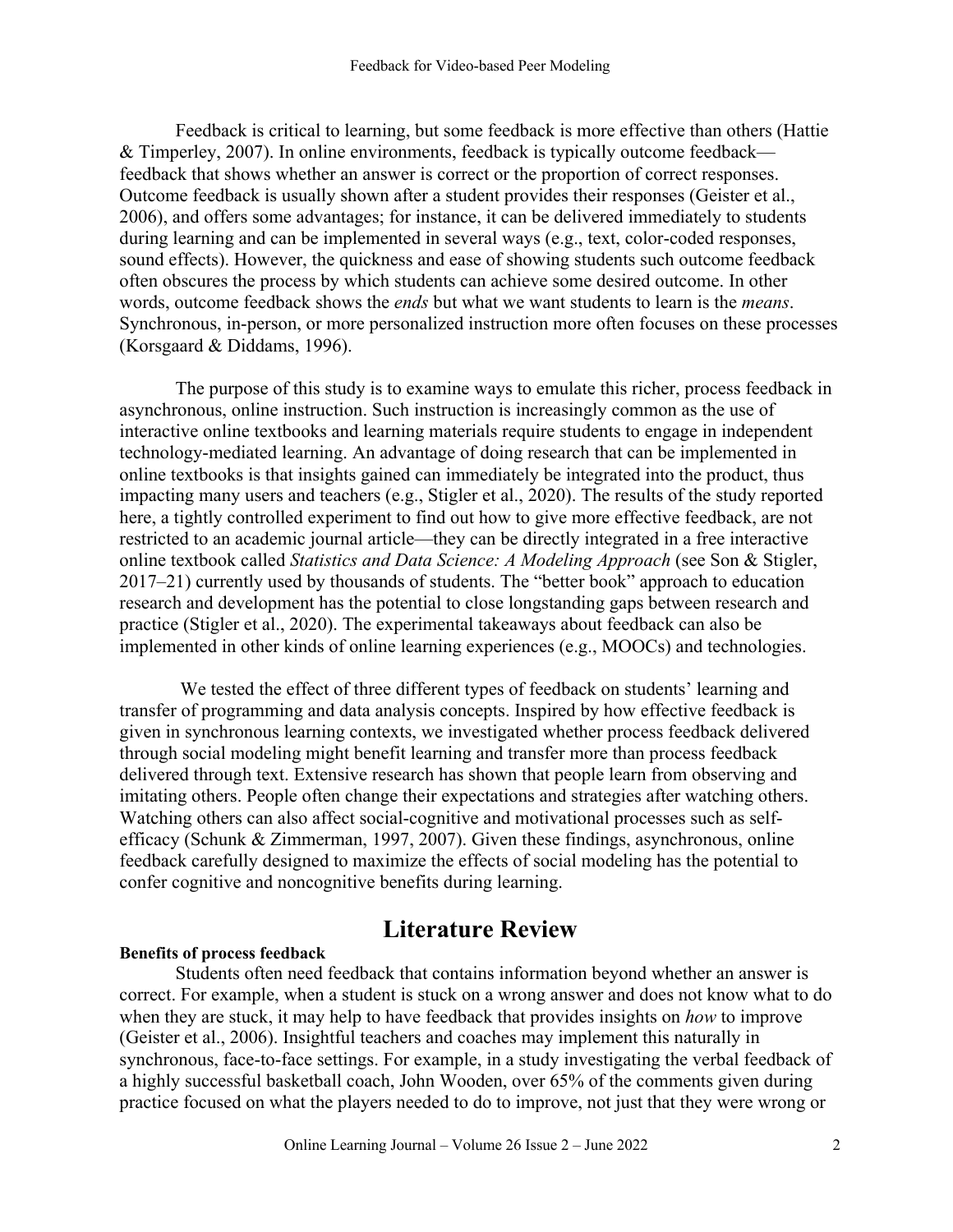what they did wrong (Tharp  $\&$  Gallimore, 1976). Much research shows that such process feedback—feedback that includes information about actions or strategies to improve—benefits learning over and above feedback that solely provides performance information. In a metaanalysis of studies investigating the effects of different forms of feedback on learning in face-toface classrooms, the largest effect sizes were reported in studies in which students received such process feedback (Hattie & Timperley, 2007).

Although process feedback has been far less studied compared to outcome feedback, its effects have been explored in a variety of contexts and have been shown to affect learning in many ways (Geister et al., 2006; McLeod et al., 1992; Rust et al., 2003; van Gog, Paas, van Merriënboer, 2006; Ketchum et al., 2020). One way to provide process feedback is through examples (see van Gog & Rummel, 2010 for a comprehensive review of the research on example-based learning).

Worked examples—examples that provide the problem-solving steps that lead to the eventual solution—have been shown to facilitate performance in domains like math, physics, and computer science (Renkl, 2005); such worked examples also seem to be especially helpful for skill acquisition in the early stages of learning (Atkinson et al., 2000; Huang et al., 2015; Renkl, 2005; Sweller et al., 1998).

One potential mechanism to explain the effect of worked examples is cognitive load. Showing the students a worked-out solution reduces the strain on their working memory, which allows them to focus more holistically on the problem-solving process rather than the details associated with each step of the problem solution (Sweller, 1988; Sweller et al., 1998). In addition, worked examples may also help students by providing information about problemsolving strategies, modeling multiple solutions, and stimulating metacognitive strategies such as reflection and self-monitoring (Hawe et al., 2019).

Traditionally, research on worked examples has focused on *static* examples. However, process feedback can also be delivered *dynamically,* such as when people work through examples together or students watch a model work through examples. In computer science education, for example, live coding—the process of writing code in front of students during lecture—has been shown to support strategy development and engagement more than viewing a static worked example (Brown & Wilson, 2018; Robbins, Rountree, & Rountree, 2003; Rubin, 2013). Beyond providing information about problem-solving strategies, working through examples dynamically can also help to direct students' attention and engage students in active learning processes, such as questioning and elaboration. For example, the process of coding "live" slows instructors down, allowing more time for students to process the material and ask questions (Paxton, 2002). Instructors can also solicit and correct students' misconceptions in the moment (Vihavainen et al., 2011).

As more learning occurs online, both synchronously and asynchronously, researchers have begun to explore a variety of ways to implement process feedback in these novel environments. Prior studies have largely implemented text-based feedback, such as static worked examples (Gee, 2009; Zhi et al., 2019) and "just-in-time" prompts (Graesser et al., 1999). However, little has been done to explore the effect of different implementations of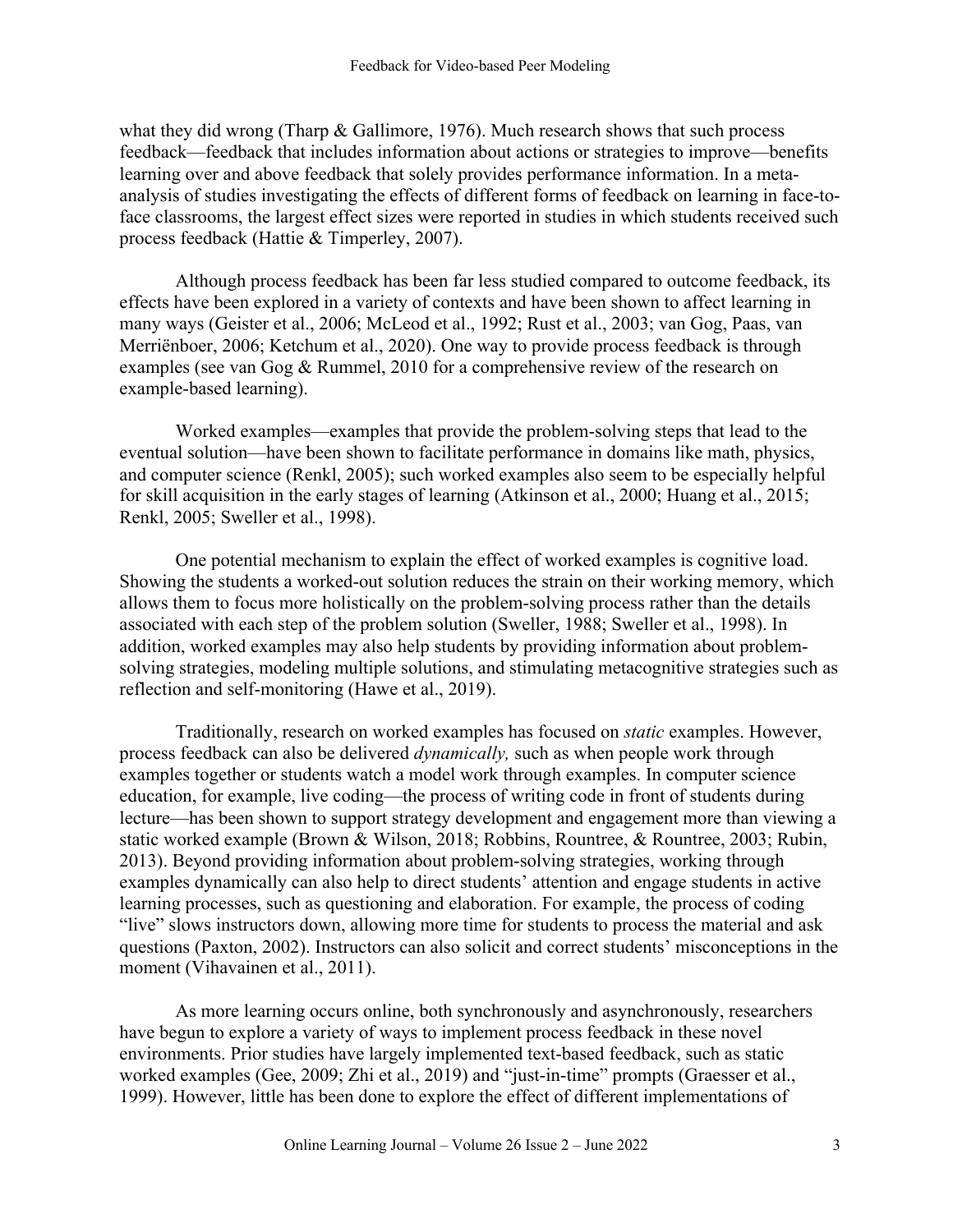process feedback (e.g., dynamic versus static) in asynchronous online learning contexts. Although some work has explored possible non-cognitive benefits of dynamic feedback (e.g., in Rubin [2013] students report enjoying live coding as feedback), there is little research on how to effectively increase the non-cognitive benefits of dynamic feedback.

To address these gaps in the literature, our present study focuses on these research questions: How should we implement process feedback in an asynchronous learning context? Can well-designed process feedback impact both students' learning as well as attitudes around their own learning? We propose that dynamic feedback implemented as video-based peer models can result in both cognitive and non-cognitive benefits. For this study, we define *videobased peer modeling* as videos in which a peer model is shown performing a task or activity similar to one that the learner has just attempted.

Our hypothesis draws upon a rich literature in psychology regarding the role of social models and implements these ideas in an online, asynchronous learning environment with brief videos of a peer model. In the following section, we will draw the links between prior work on peer modeling and the possible mechanisms that would lead to cognitive and non-cognitive benefits.

#### **Implementing process feedback with video-based peer models**

There have been many demonstrations of the positive impact of peer models in face-toface settings (Schunk et al., 1987; Ledford & Wolery, 2015), but a growing body of research suggests that video-based models may similarly promote learning in online settings. Videobased models have been used to promote motor skill development (i.e., Obrusnikova & Rattigan, 2016), problem-solving (Hoogerheide et al., 2014), and have been shown to support learning in unstructured, creative domains (Groenendijk et al., 2011). Most of these studies have used video-based examples as a way to introduce new skills and knowledge; few studies have investigated the use of video-based modeling as feedback *after* students have completed a task.

Unlike other forms of process feedback, which focus on cognitive and metacognitive strategies, video-based peer modeling may play an outsized role in the non-cognitive aspects of learning. Social Learning Theory (Bandura, & McClelland, 1977; Maisto et al., 1999) proposes that new skills and behaviors are acquired by observing and imitating others. Observing a peer attempt the same problem that the learner just attempted may offer the potential to provide key social and attitudinal information. For example, video-based models have also been shown to increase self-efficacy (Raedts et al., 2007), helping learners feel as though they too have the capacity to perform and learn to excel in difficult tasks. Such social information can buffer against negative experiences (e.g., failures, barriers) and promote self-regulation during learning (i.e., Delen et al., 2014). Adding even a small amount of social information to feedback has been shown to affect students positively. For example, personifying feedback by adding a friendly face made novice programmers more likely to persist during a computer programming activity (Lee & Ko, 2011).

Much of the research on peer modeling has assumed that similarity and connectedness to the peer drive much of the positive effects on learning and self-efficacy (i.e., Braaksma et al., 2002). Although there has been active research interest in different types of peer models, less is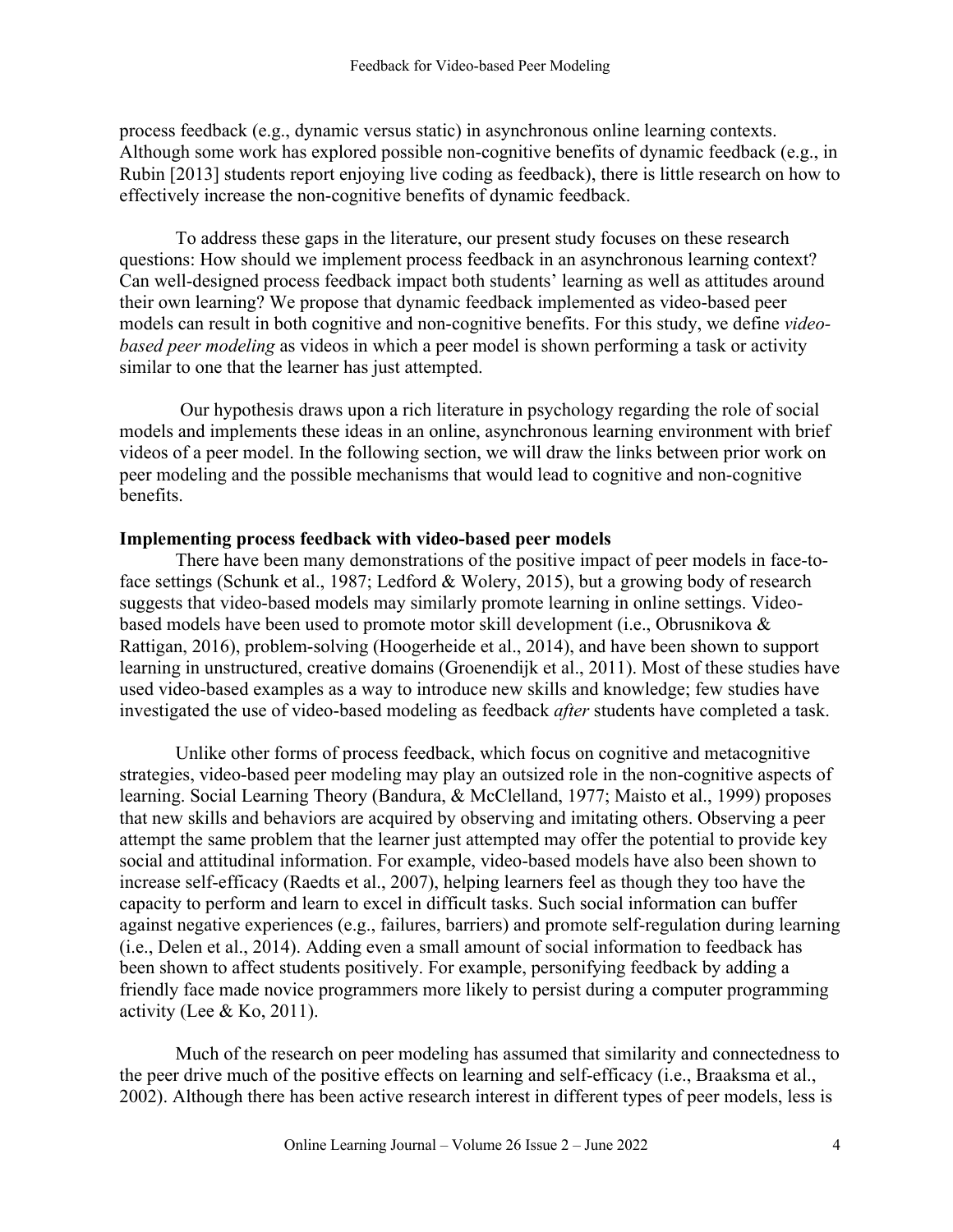known about the behavior of peer models in the videos, that is, what the model should be doing and saying as they provide feedback to the learner. For example, should the model exemplify the errors that learners are likely to make as well as the solutions to remedy those errors? Or should the model give guidance on the correct path to take? The former is called a coping model while the latter is called a mastery model.

The few studies that have attempted to contrast the coping and mastery models have found that both lead to better performance compared to no model (Schunk & Hanson, 1989; Klorman et al., 1980; Selzler et al., 2020) but there is some hint that the coping model might have some slight advantage in particularly difficult situations (Selzler et al., 2020), possibly by demonstrating how to respond to difficulties, failure, and barriers during learning. In health contexts, for example, coping models have been shown to help people cope with stressful medical procedures, possibly because they increase self-efficacy for coping and reduce anxiety and avoidance-related behaviors (i.e., Selzler et al., 2020). Coping models have also been used to facilitate athletic skill acquisition. For example, Kitsantas et al. (2000) showed that girls who watched a peer struggle and then eventually master a difficult dart-throwing technique showed increased self-efficacy, interest, and dart skills than girls who watched a peer master the technique right away.

Given these findings, it is possible that coping models may benefit learning and selfregulation in academic contexts. However, few studies have investigated the potential benefits of coping in higher education settings. In addition, previous studies comparing the effects of coping and mastery models have focused on coping and mastery models as a form of initial instruction delivered *before* students have attempted a problem on their own. Whether coping and mastery models are effective forms of *feedback* is not yet known. **Present Study**

To address these apparent gaps in the literature, we investigated the potential benefits of a video-based peer modeling intervention in which students received different forms of process feedback during an interactive problem-solving activity. The activity was similar in format to pages of the free interactive textbook our university student participants were using in their statistics course (Son & Stigler, 2017–21): text and figures interleaved with brief coding exercises. After the coding exercises, students received different types of feedback.

Students were randomly assigned to receive one of two peer-modeling videos: (1) a coping model where the peer modeled first making mistakes then remedying those mistakes and (2) a mastery model in which the peer modeled the correct answer. There were also students randomly assigned to a worked example condition serving as a comparison group. In this condition, students saw a static screenshot of another students' correct solution and the code they used to produce it. It is worth noting that in all three conditions (mastery, coping, and worked example), the feedback provided is process feedback. The difference is that the worked example is a type of *static* feedback (a still picture of the components of the solution) whereas the two types of peer-modeling feedback, coping and mastery, are *dynamic* feedback implemented as videos. After engaging students in the feedback activity, we then measured the effect of the intervention on students' beliefs about their ability to succeed on a delayed quiz and on their actual quiz performance.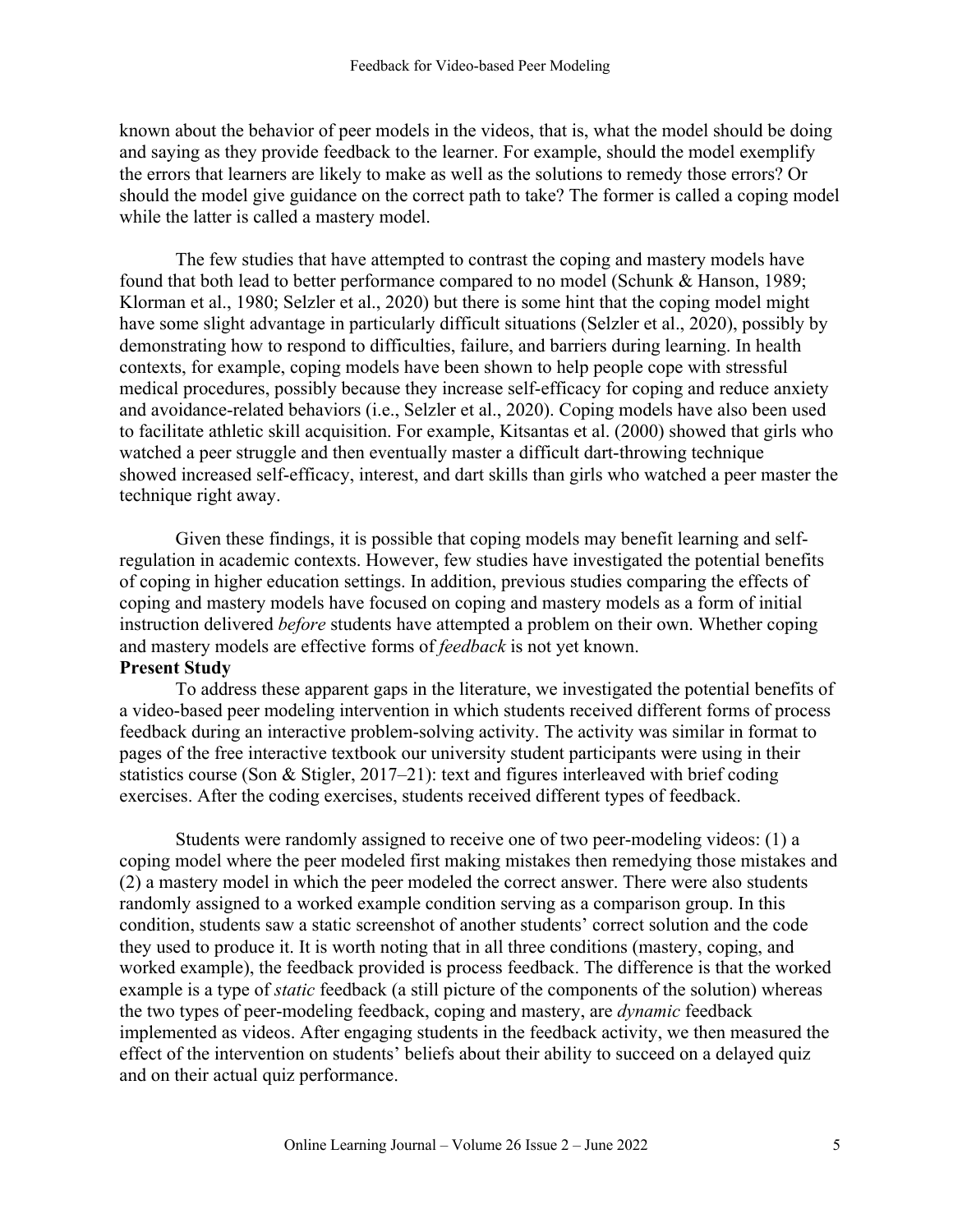### **Figure 1** *Screenshot of a worked example*

5. Create a visualization to show the relationship between insurance\_premiums and

perc\_no\_previous. Is there a relationship here? If so, describe the relationship you see.

Yes, it looks like there is a u-shaped relationship. States with low perc\_no\_previous tend to have higher insurance premiums. States with medium perc. no. previous tend to have lower insurance\_premiums. States with high perc\_no\_previous tend to have high insurance\_premiums.



The video feedback conditions in our study implemented dynamic feedback with a special focus on capitalizing on the benefits of peer modeling by making the model's implicit thinking and decision-making process more explicit. The goal was to show students the intermediary steps necessary in approaching more complex problems, the timing of the outcome (e.g., that the solution isn't an instantaneous "Eureka!" moment), and the strategies that can be effective (e.g., some parts of the solution are easier to start with first). In the coping condition, the goal was to model the process of mistake-making and struggle, demonstrating how to react when a solution does not work as expected and strategies that can be implemented when faced with a setback. We hypothesized that both the coping and mastery feedback will lead to enhanced self-efficacy and cognitive performance than the worked example feedback.

To summarize, this study adds to the existing literature on feedback and learning in three important ways. First, this study combines the use of video-based feedback and peer models to mimic process feedback in an asynchronous, online learning environment. Second, unlike past studies of online feedback that have mainly focused on cognitive outcomes such as enhancing students' learning of concepts and strategies (i.e., Pratiwi et al., 2018) this study also includes socio-emotional outcomes. Thus, we examine both measures of self-efficacy and cognitive performance. Finally, to date, most studies examining video-based peer modeling have focused on the type of person who is the peer model. Little is known about the content of the model what the model should *do*. We compared two different types of video-based models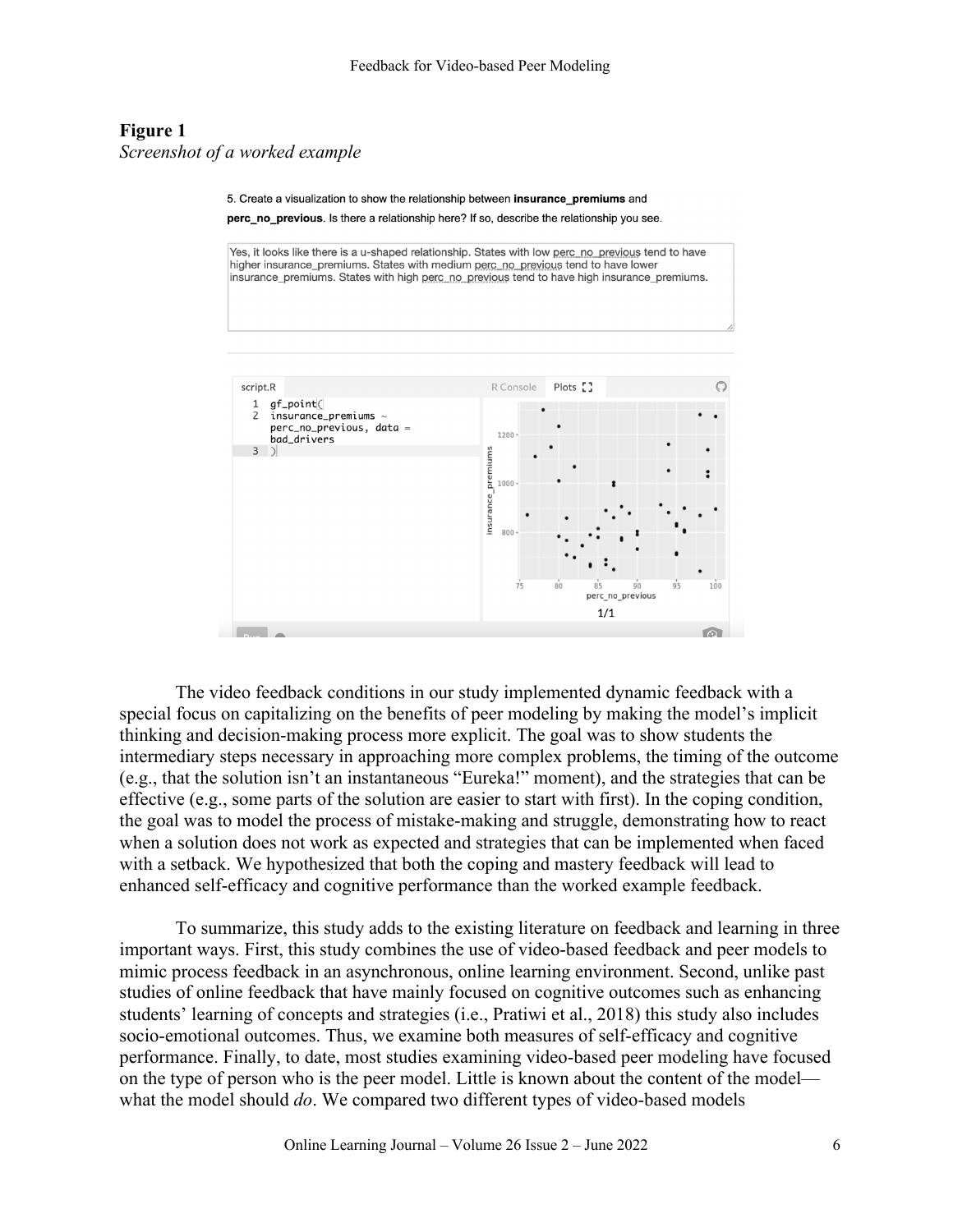hypothesized to support learning: a mastery model in which a peer demonstrates an effective problem-solving process without making any mistakes and a coping model in which a student model makes and corrects mistakes.

# **Method**

#### **Participants**

Participants were 208 undergraduate students enrolled in a 10-week introductory statistics course offered through the psychology department at the University of California, Los Angeles during the winter 2020 quarter. Because this class was a prerequisite class for students to major in psychology, students in this class were mostly pre-psychology majors. Due to the impact of COVID-19, the class was taught in person for the most part but switched to an online format at the end. All data collection for this study concluded before COVID-19 lockdowns and the switch to remote schooling began. The class had weekly homework from the online textbook and five quizzes throughout the 10-week period.

For their participation, students were offered extra credit. We excluded participants who did not consent to share their course data  $(n = 12)$  and students who did not complete the experiment ( $n = 46$ ), creating an analytic sample of 162 students. Students were determined to have completed the experiment if they answered the questions on both the pre- and post-surveys and if they spent at least 30 seconds on pages that included videos (video conditions). The final sample included 57 students in the worked example condition, 54 in the mastery condition, and 51 in the coping condition. They were traditional college-aged students, with the majority of ages ranging between 18 and 24. The sample was mostly female (77.78%) and the majority of students were in their second or third year (80.50%) at the university.

#### **Procedure & Materials**

Participants were randomly assigned to one of three feedback conditions (worked example, mastery, or coping). Students were told that this online activity would help them prepare for an upcoming quiz. In the activity, students were presented with a dataset about insurance prices in the United States. They were asked eight questions and used R, a statistical programming language, to analyze the provided data set (coding windows were embedded in the online activity). After each question, students were provided with feedback based on their randomly assigned condition.

**Feedback.** In the worked example condition, the feedback was a screenshot of a peer's correct response after completing an exercise. In the other two modeling conditions, the feedback was an embedded video of a student thinking aloud while solving the same problem. In the coping condition, the model made an error common to that type of problem, realized their mistake, then self-corrected. In the mastery condition, the model's strategy and answer were correct. For example, one of the questions in the activity asked students to find the highest value in an array or list of numerical values. The student model in the mastery video sorted the list variable from highest to lowest values and then printed out the first five entries of the new array to the console. In contrast, the student model in the coping video first made the mistake of simply printing out the unorganized list of numerical values and then realized he needed to order the list. From there, the video matched the mastery condition, and the student correctly ordered and printed out the list.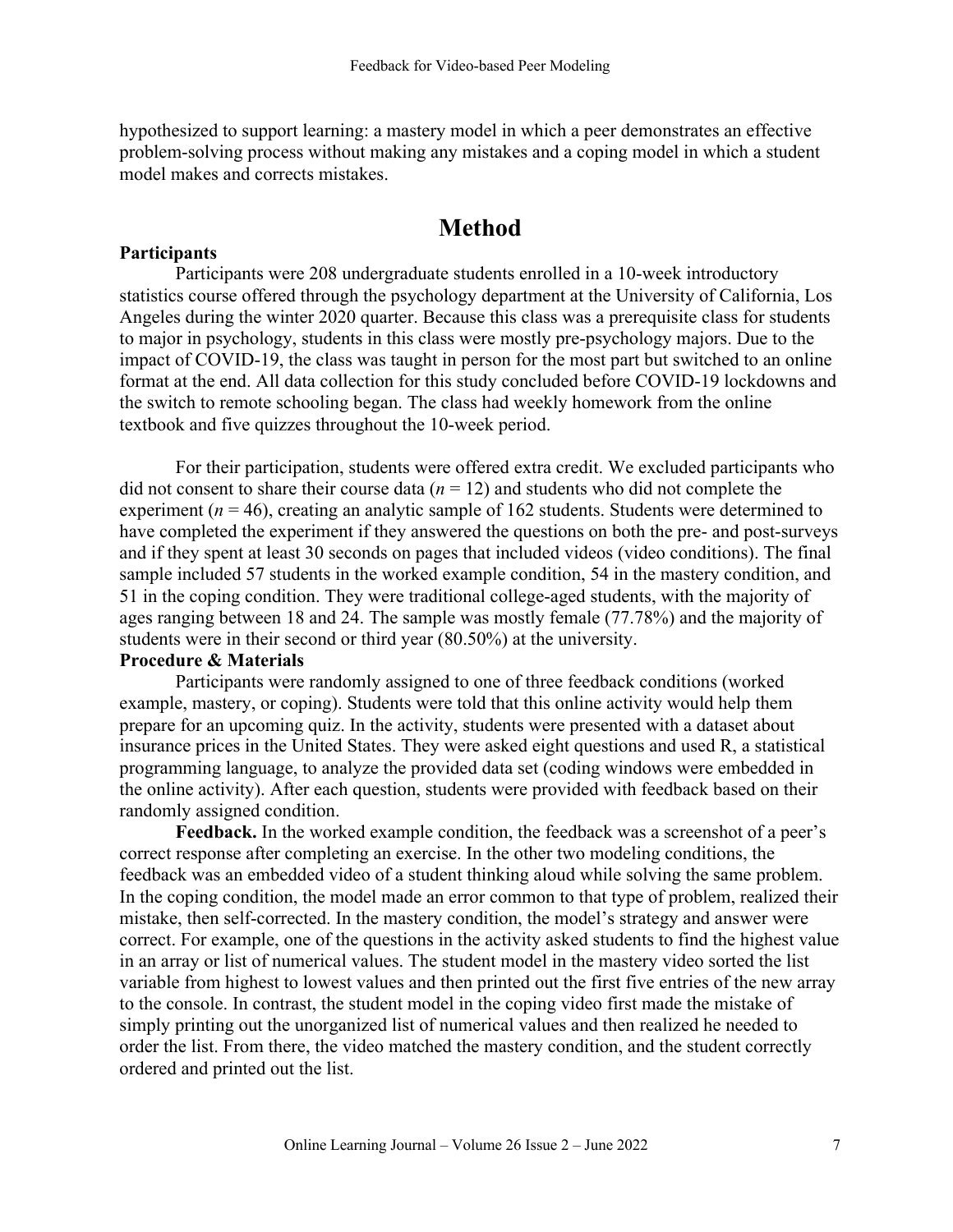Both mastery and coping videos included both the screen recording of the R programming activity and a smaller window featuring a talking-head-style shot of the student model (see Figure 2). The duration of the videos ranged from 47 to 299 seconds. Each feedback video was presented after students submitted their answers to a question. The total duration of videos in the coping condition was 907 seconds and the total duration of videos in the mastery condition was 1094 seconds. Two of the videos (1 and 6) were the same for students in both conditions (these videos did not feature a common error because the questions were relatively simple). Table 1 shows the duration of the videos for each condition.

### **Figure 2**

*Screenshot from one of the videos shown to students after each practice activity*



| Table 1                              |  |
|--------------------------------------|--|
| Duration of the Peer Modeling Videos |  |

| Condition | <b>Video</b>           |                                          |                             |                                          |                             |                             |                        |                             |        |
|-----------|------------------------|------------------------------------------|-----------------------------|------------------------------------------|-----------------------------|-----------------------------|------------------------|-----------------------------|--------|
|           | Length<br>Mins.<br>(s) | $\mathfrak{D}$<br>Length<br>Mins.<br>(s) | 3<br>Length<br>Mins.<br>(s) | $\overline{4}$<br>Length<br>Mins.<br>(s) | 5<br>Length<br>Mins.<br>(s) | 6<br>Length<br>Mins.<br>(s) | Length<br>Mins.<br>(s) | 8<br>Length<br>Mins.<br>(s) |        |
| Mastery   | 2:04                   | 1:46<br>(106)                            | 1:39<br>(99)                | 1:01<br>(61)                             | 2:05<br>(125)               | 2:36                        | 0:47<br>(47)           | 3:09<br>(189)               | (1094) |

Online Learning Journal – Volume 26 Issue 2 – June 2022 8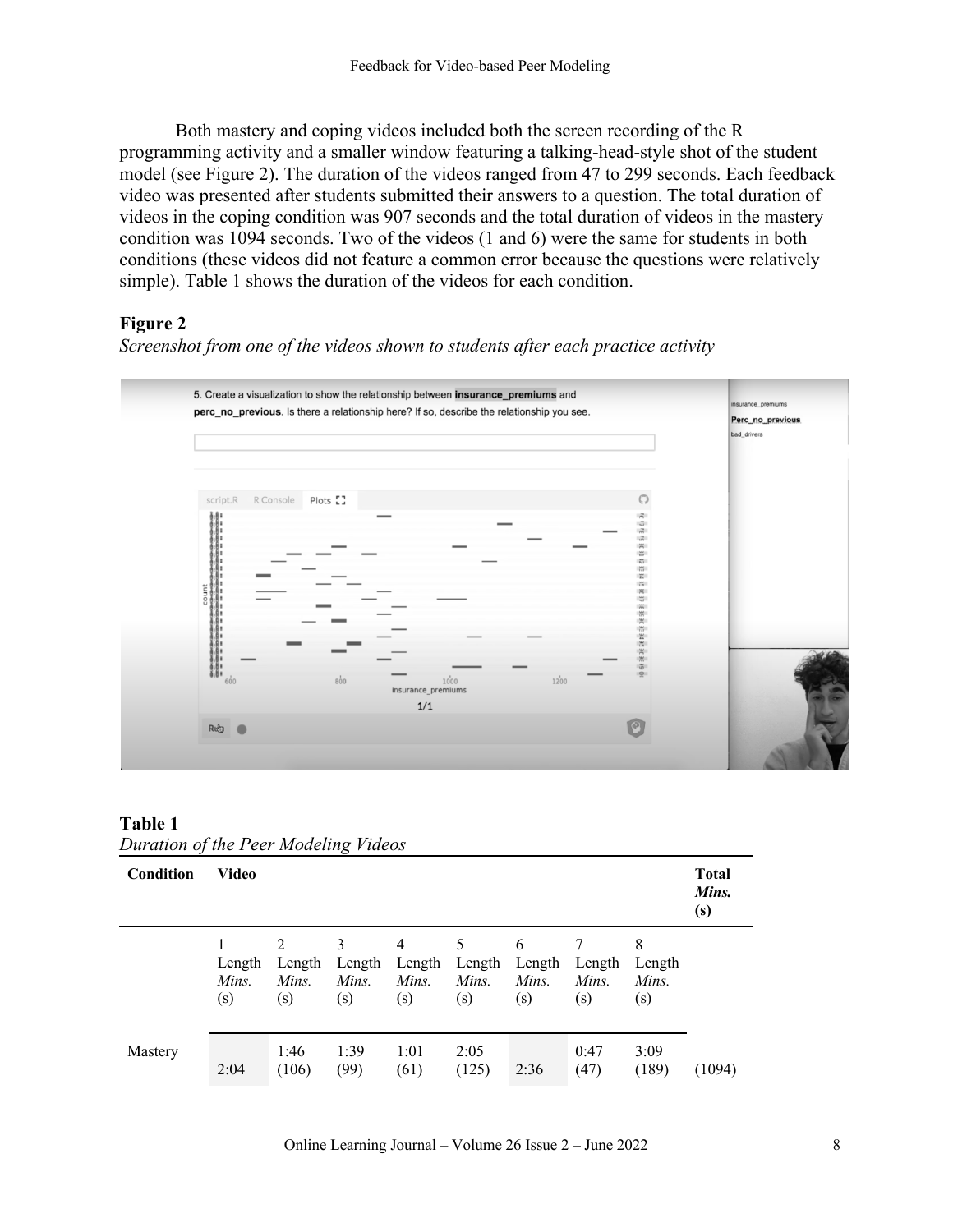| Coping (124) 2:53 2:08 1:31 2:22 (156) 0:51 3:49 |  |  |  |                                                       |  |
|--------------------------------------------------|--|--|--|-------------------------------------------------------|--|
|                                                  |  |  |  | $(173)$ $(128)$ $(91)$ $(142)$ $(51)$ $(229)$ $(907)$ |  |
|                                                  |  |  |  |                                                       |  |

*Note.* Videos 1 and 6 (shaded in gray) were the same length for both conditions.

#### **Measures**

**Performance.** As a delayed, authentic measure of learning from this asynchronous activity, we collected students' scores on a weekly quiz that took place approximately two to three days after the intervention. The quiz included 17 questions that covered basic data analysis concepts (e.g., inspecting a dataset, creating graphs to visualize relationships, fitting simple linear regression models, creating ANOVA tables) and were aligned with the tasks students completed during the intervention. As in the intervention, students were given an unfamiliar dataset and asked to write and interpret R code to answer questions about those data. Of the 17 questions, four were open-ended responses, eight required students to generate R code, and five were multiple choice questions that required students to interpret R code or output. The openended response and coding questions were graded by the instructional team. Quiz scores were calculated as the number of questions answered correctly out of 17, with higher scores representing higher quiz performance.

**Self-efficacy.** Students rated self-efficacy by indicating confidence in five scenarios (i.e., *Earn an A on the next quiz; using R to analyze a new data set; achieving the goals you set for yourselves in this course; overcoming challenges in this course; and performing effectively on many different tasks in this course*). All five scenarios were also rated on a 5-point rating scale from "not at all confident" to "extremely confident." These ratings were averaged together for one composite self-efficacy score. The Cronbach's Alpha for the self-efficacy items was  $a =$ .933, 95% CI[.913, .947].

**Perceived similarity to the peer model.** Immediately after the online activity, students reported their perceived similarity to the peer model, self-efficacy, and evaluated the activity. Students judged their similarity to the model (*Think about the student whose responses you saw after each question. How similar is that student to you when it comes to this course?*) using a single item with a 5-point rating from "not at all like me" to "extremely like me."

**Perceptions of the activity.** Students rated the activity by indicating agreement with three statements (i.e., *I think the instructor should use more activities like this throughout the course. I learned a lot from this activity. I would be interested in doing another activity like this to prepare for the final exam.*) using a 7-point rating scale from "strongly disagree" to "strongly agree." All three ratings were averaged together to create a composite activity evaluation score. Higher scores indicate more positive perceptions of the learning activity. The Cronbach's Alpha for the activity rating items was  $\alpha = .885, 95\%$  CI[.834, .923].

#### **Analysis**

The data were analyzed using multiple regression and ANOVAs in R version 3.6.2 (R Core Team, 2019). The focal predictor was the experimental condition. The outcomes of interest were self-efficacy and quiz performance. We predicted that students in the two *videobased peer modeling (dynamic feedback)* conditions would rate their self-efficacy higher and perform better on the quiz than students in the worked example condition.

Additionally, we predicted that perceived similarity—how similar the students rated the model to be to themselves—would be positively related to both self-efficacy and performance, as past research has shown the effect of peer modeling to be greater for "near peer" models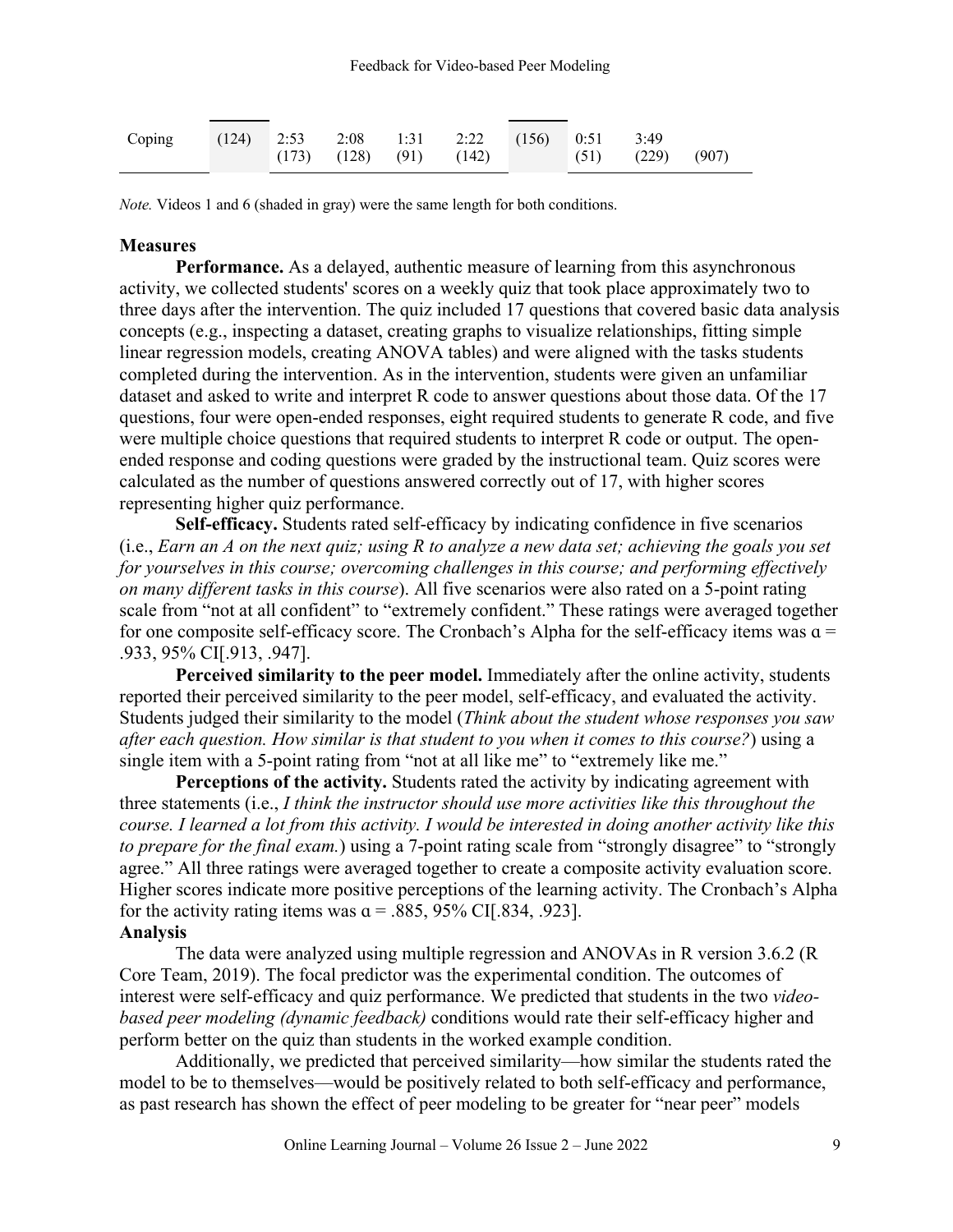(those that share similarities with the observer) (Bandura, 1986, Murphy, 1995). Finally, we examined students' ratings of the activity itself.

## **Results**

The groups did not differ significantly in the proportion of females,  $X(2) = 1.19$ ,  $p = .55$ , or the number of current answers students initially achieved in the intervention activity, *F*(2,  $160$ ) = 1.405, *PRE* = 0.02,  $p = 0.25$ . However, the groups did differ significantly in terms of total time spent on the intervention activity (seconds),  $F(2, 156) = 130.2$ ,  $PRE = 0.63$ ,  $p < .001$ . PRE, the Proportional Reduction in Error (see Judd et al., 2009), indicates how much error is eliminated by including the grouping variable in the model (PRE is also notated as  $\eta^2$  in grouping models and equivalent to  $R^2$  in a simple regression model). As expected, given the different requirements of the two conditions, students in the worked example group  $(M =$ 220.36, *SD* = 106.79) spent significantly less time on the feedback pages than students in the two dynamic video conditions (mastery:  $M = 1017.27$ ,  $SD = 381.80$ ; coping:  $M = 1066.75$ ,  $SD =$ 362.80). Table 2 shows descriptive statistics for self-efficacy, quiz performance, perceived similarity to the peer model, and students' ratings of the learning activity across the three groups.

#### **Table 2**

| Variable                       |                       | Overall |                  |           |                  |           |       |           |
|--------------------------------|-----------------------|---------|------------------|-----------|------------------|-----------|-------|-----------|
|                                | <b>Worked Example</b> |         | Coping           |           | <b>Mastery</b>   |           |       |           |
|                                | $\boldsymbol{M}$      | SD      | $\boldsymbol{M}$ | <b>SD</b> | $\boldsymbol{M}$ | <b>SD</b> | M     | <b>SD</b> |
| Self-efficacy                  | 2.96                  | 0.88    | 3.20             | 0.93      | 3.46             | 0.77      | 3.21  | 0.88      |
| Quiz performance               | 87.65                 | 11.45   | 86.53            | 17.90     | 93.21            | 7.15      | 89.12 | 13.08     |
| Perceived<br>similarity        | 2.82                  | 0.76    | 2.75             | 0.80      | 3.04             | 0.73      | 2.87  | 0.77      |
| Perceptions of the<br>activity | 6.08                  | 0.84    | 5.67             | 1.35      | 5.85             | 1.05      | 5.88  | 1.10      |

*Descriptive Statistics for Self-efficacy, Quiz Performance, Perceived Similarity, and Perceptions of the Learning Activity*

#### **Self-efficacy**

A breakdown of self-efficacy scores across the three experimental conditions is shown in Figure 3. Results from a one-way ANOVA revealed a significant main effect of condition on self-efficacy, *F*(2, 158) = 4.68, *PRE* = .06, 95% CI[.01, .12], *p* = .011. A post-hoc Tukey test further revealed that students in the mastery condition ( $n = 54$ ,  $M = 3.46$ ,  $SD = 0.77$ ) rated their self-efficacy significantly higher than students in the worked example condition ( $n = 56$ ,  $M =$ 2.96, *SD* = 0.88),  $p = .007$ ,  $d = 0.54$ , but not students in the coping condition ( $n = 51$ ,  $M = 3.20$ ,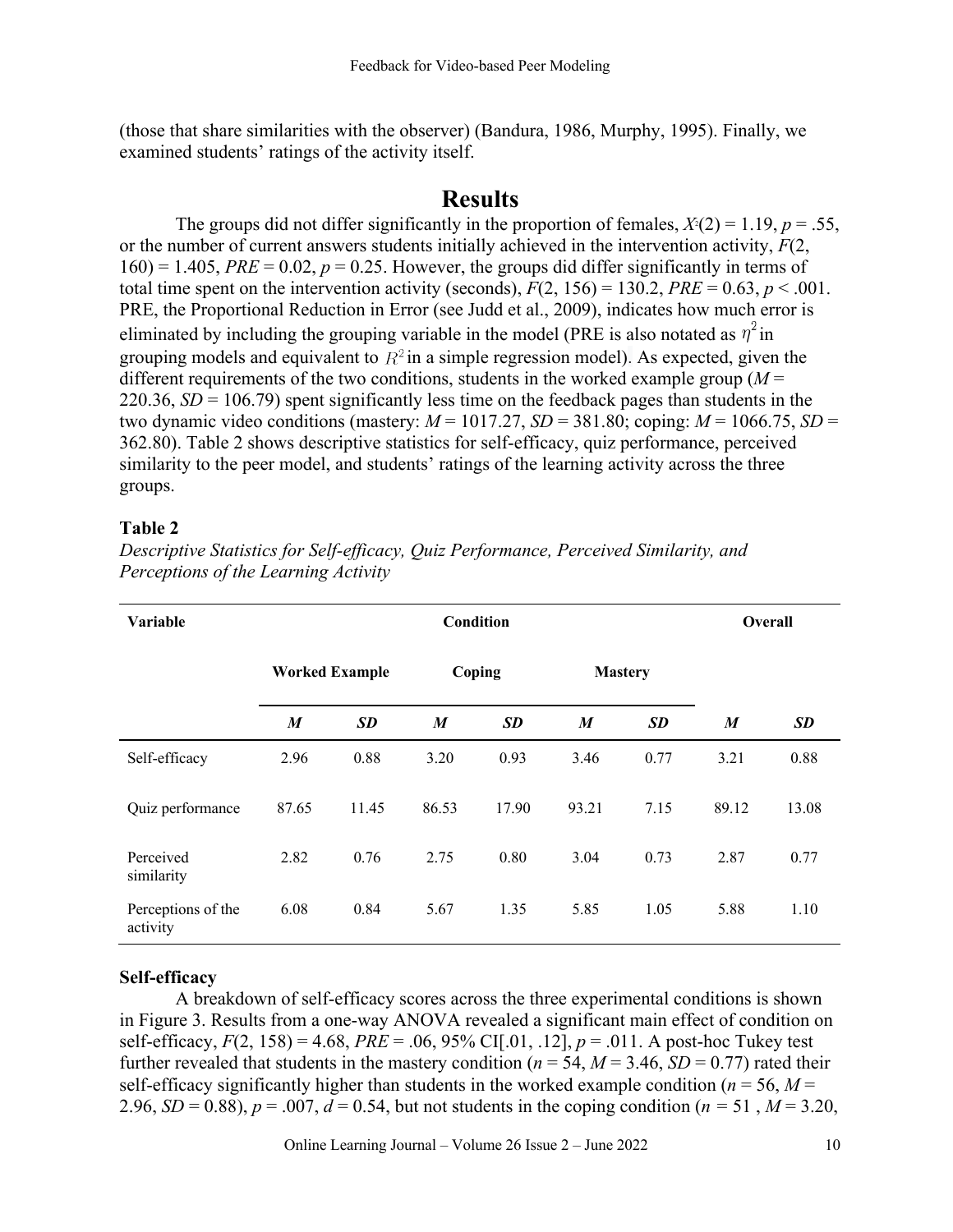$SD = 0.93$ ),  $p = .313$ ,  $d = 0.26$ . Self-efficacy did not significantly differ for students in the coping and the worked example conditions,  $p = .275$ ,  $d = 0.28$ .

#### **Figure 3**

*Comparison of self-efficacy for students in the Worked Example, Coping, and Mastery conditions*



#### **Quiz Performance**

Results from a one-way ANOVA revealed a significant effect of condition on quiz performance,  $F(2, 158) = 4.104$ ,  $p = .0183$ . However, the effect size was small,  $PRE = .05, 95\%$ CI[.00, .11]. A post-hoc Tukey test further revealed that students in the mastery condition  $(M =$ 93.21,  $SE = 1.76$ ) performed significantly better than students in the coping condition ( $M =$ 86.53,  $SE = 2.52$ ),  $p = .0238$ ,  $d = 1.86$ , but not significantly better than students in the static worked example condition ( $M = 87.65$ ,  $SE = 2.45$ ),  $p = .0630$ ,  $d = 1.55$ . Students in the coping condition did not differ significantly from students in the static worked example condition,  $p =$  $.893, d = 0.31.$ 

#### **Perceived Similarity to the Peer Model**

On average, students perceived the peer model to be somewhat similar to themselves (*M*  $= 2.87$ , *SD* = 0.77). The distribution of similarity ratings was roughly symmetrical with a median of 3 and a range of 4. Perceived similarity to the peer model did not differ significantly by condition  $(F(2,159) = 2.09$ ,  $PRE = .03$ ,  $p = .127$ ); on average, students across the three conditions perceived themselves to be somewhat similar to the peer model.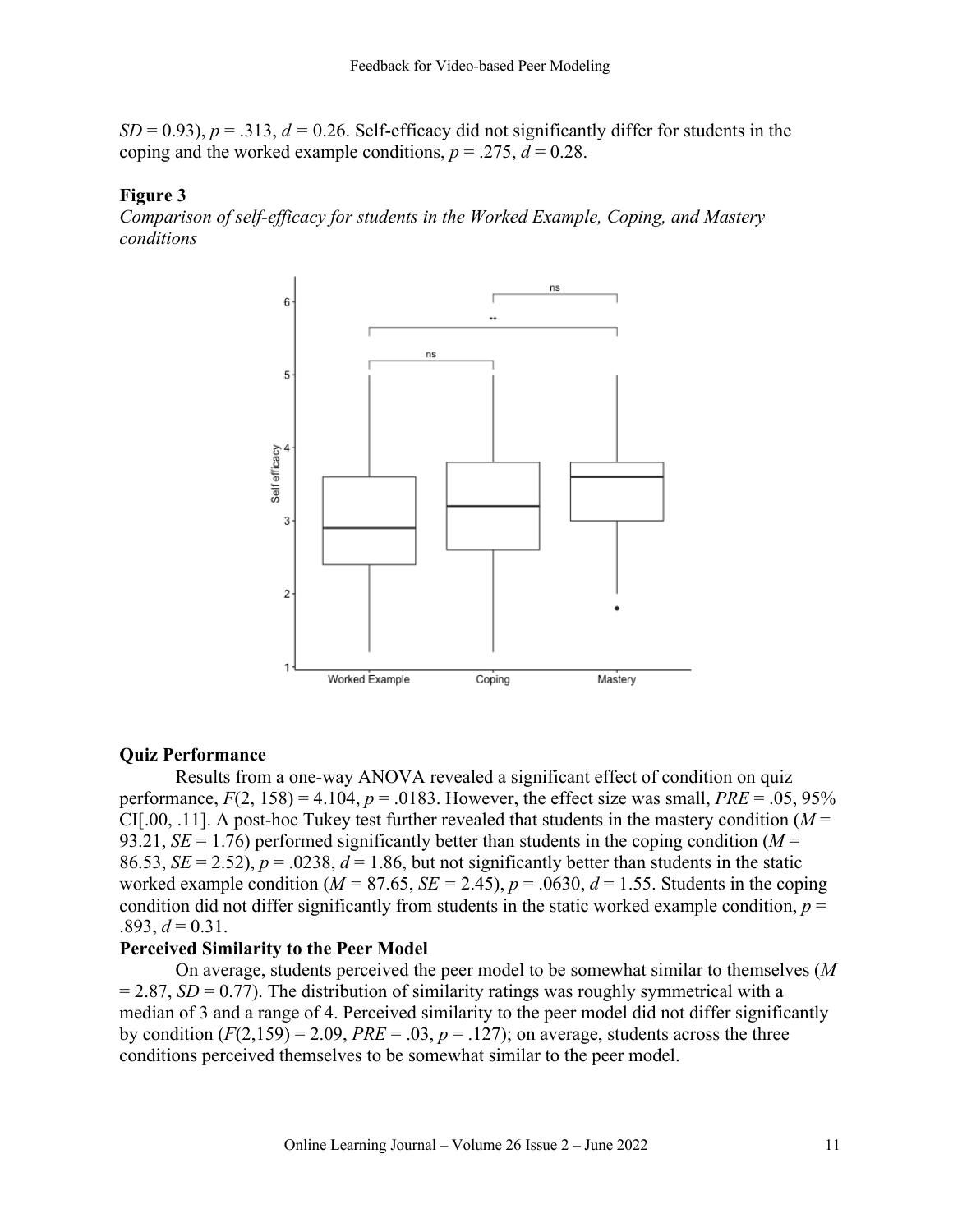To test whether students' perceptions of how similar they were to the peer model influenced self-efficacy and quiz performance, we fit separate linear regression models with perceived similarity as a predictor and self-efficacy and quiz performance as the outcomes. First, we fit a simple model with perceived similarity as the predictor for each of the two outcome variables. Next, we tested the effect of perceived self-efficacy on each outcome variable with condition as a categorical covariate. Finally, we tested the interactive effect of condition and perceived similarity on each of the two outcome variables to see if the effect of perceived similarity varied based on condition.

Results from the regression analyses for perceived similarity predicting self-efficacy are shown in Table 3. A simple regression revealed that similarity positively predicted self-efficacy  $(F(1, 159) = 65.90$ , *PRE* = .29,  $p < .001$ ). Perceived similarity also positively predicted selfefficacy when condition was included in the model  $(F(1,157) = 63.13, PRE = .29, p < .001)$ suggesting that among students in the same condition, those who perceived themselves to be more similar to the peer model rated their self-efficacy higher. The interaction between condition and self-efficacy was not significant  $(F(2, 1555) = 0.45, PRE = .01, p = .640)$ .

#### **Table 3**

*Summary of Regression Analyses for Perceived Similarity Predicting Self-efficacy With and Without Condition as a Categorical Covariate*

|                                     | $\boldsymbol{B}$ | <b>SEB</b> | 95% CIB |       | t    | $\boldsymbol{p}$ |
|-------------------------------------|------------------|------------|---------|-------|------|------------------|
|                                     |                  |            | 2.5%    | 97.5% |      |                  |
| Simple regression                   |                  |            |         |       |      |                  |
| Intercept                           | 1.47             | 0.23       | 0.98    | 1.87  | 6.27 | < 0.001          |
| Perceived Similarity                | 0.62             | $0.08\,$   | 0.47    | 0.77  | 8.12 | < 0.001          |
| Notes: $R^2 = 0.29$ ( $ps < .001$ ) |                  |            |         |       |      |                  |
|                                     |                  |            |         |       |      |                  |
| Model with condition as a covariate |                  |            |         |       |      |                  |
| Intercept                           | 1.25             | 0.24       | 0.79    | 1.72  | 5.32 | < .001           |
| Condition: Coping                   | 0.29             | 0.14       | 0.01    | 0.57  | 2.05 | .042             |
| <b>Condition: Mastery</b>           | 0.37             | 0.14       | 0.10    | 0.65  | 2.66 | .009             |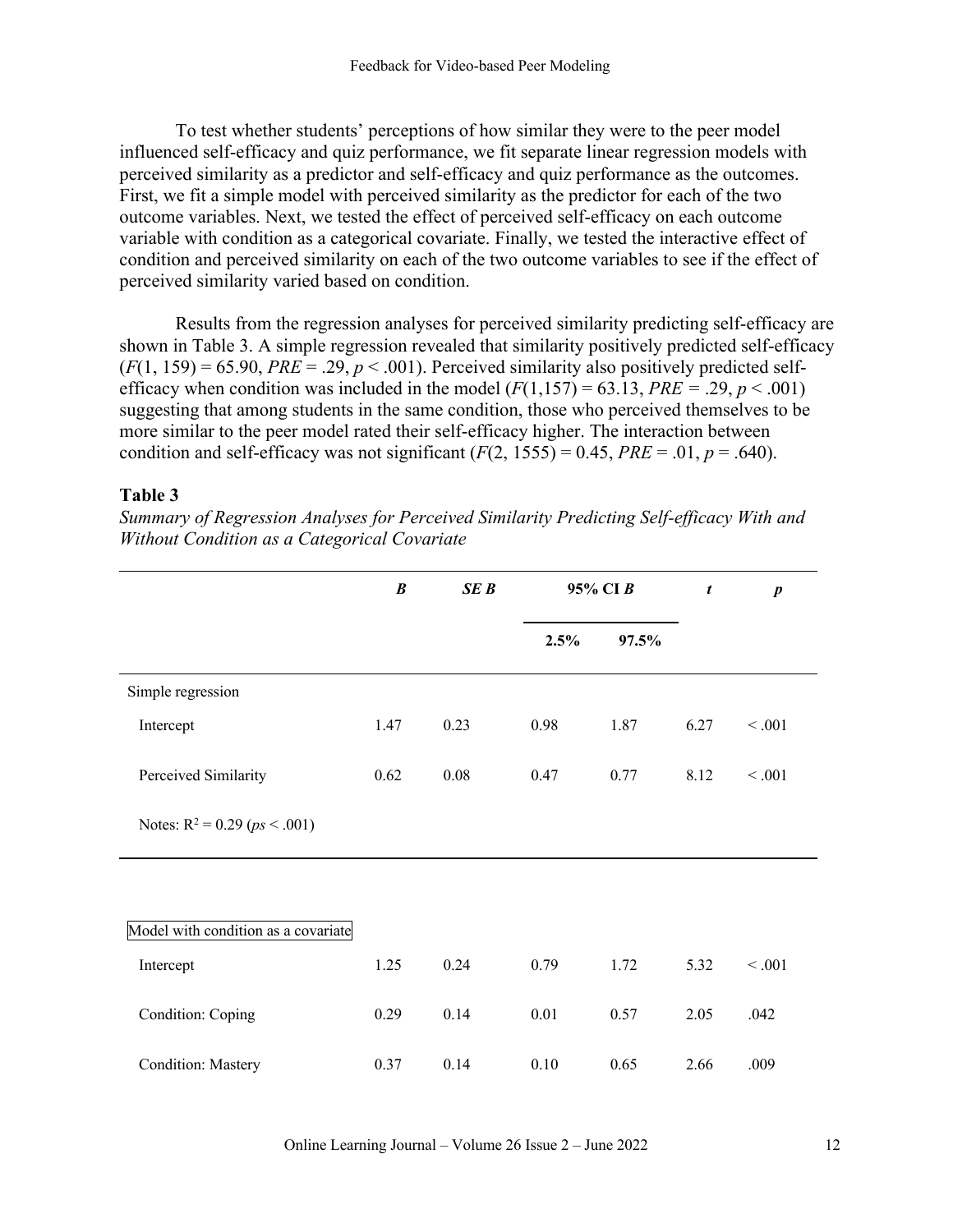| Perceived Similarity            | 0.61 | 0.08 | 0.45 | 0.76 | 7.95 | $\leq .001$ |
|---------------------------------|------|------|------|------|------|-------------|
| Notes: $R^2 = 0.31$ (ps < .001) |      |      |      |      |      |             |

Results from the regression analyses for perceived similarity predicting quiz performance are shown in Table 4. A simple regression revealed that perceived similarity was positively related to quiz performance  $(F(1,159) = 29.31, PRE = .16, p < .001)$ . On average, students who perceived themselves to be more similar to the peer model in the video performed better on the subsequent quiz. The effect of perceived similarity on quiz performance remained significant even when condition was included in the model ( $F(1,157) = 142.59$ ,  $PRE = .14$ ,  $p <$ .001), suggesting that among students in the same condition, those who perceived themselves to be more similar to the model performed better on the subsequent quiz. The interaction between perceived similarity and condition (Model 6) was not significant (*F*(2, 155) = 2.89, *PRE* = .04, *p*  $= .059$ ).

#### **Table 4**

*Summary of Regression Analyses for Perceived Similarity Predicting Self-efficacy and Quiz Performance with Condition as a Categorical Covariate*

|                                     | B       | SE B | 95% CIB |       | $\boldsymbol{t}$ | $\boldsymbol{p}$ |
|-------------------------------------|---------|------|---------|-------|------------------|------------------|
|                                     |         |      | 2.5%    | 97.5% |                  |                  |
| Simple regression                   |         |      |         |       |                  |                  |
| Intercept                           | 69.84   | 3.69 |         |       | 18.94            | < 0.001          |
| Perceived Similarity                | 6.72    | 1.24 |         |       | 5.41             | < 0.001          |
| Notes: $R^2 = .16 (ps < .001)$      |         |      |         |       |                  |                  |
| Model with condition as a covariate |         |      |         |       |                  |                  |
| Intercept                           | 69.91   | 3.85 | 62.29   | 77.53 | 18.12            | < 0.001          |
| Condition: Coping                   | $-0.62$ | 2.30 | $-5.17$ | 3.93  | $-0.27$          | .788             |
| <b>Condition: Mastery</b>           | 4.23    | 2.29 | $-0.31$ | 8.75  | 1.84             | .068             |
| Perceived Similarity                | 6.28    | 1.25 | 3.82    | 8.74  | 5.04             | < 0.001          |
| Notes: $R^2 = .18$ ( $ps < .001$ )  |         |      |         |       |                  |                  |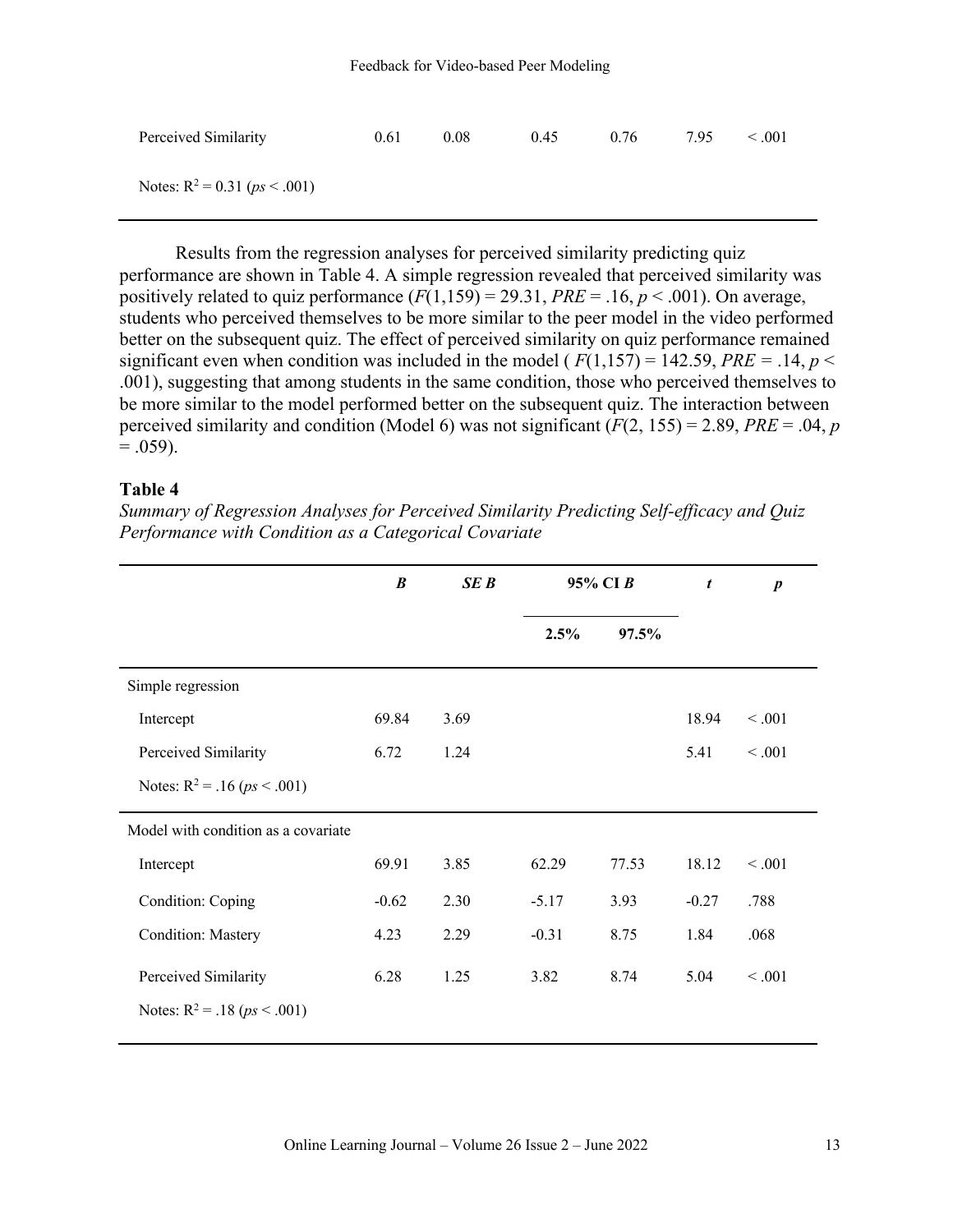#### **Perceptions of the Activity**

Overall, students rated the intervention activity highly. The distribution of composite activity ratings was left-skewed with a mean of 5.88, a median of 6, a standard deviation of 1.10 and a range of 6. Activity ratings did not differ significantly by condition, *F*(2,159) = 1.90, *PRE* = .02,  $p = 153$ ; students in all three conditions reported positive perceptions of the activity, overall.

# **Discussion**

In summary, students in the mastery condition performed significantly better than students in the coping condition on a delayed performance assessment but did not differ from students in the worked example condition. Additionally, students in the mastery condition, but not the coping condition, rated their self-efficacy significantly higher than students in the worked example condition. Across all three conditions, students who perceived themselves to be similar to the peer model on average, rated their self-efficacy higher and scored higher on the delayed performance test.

The results of this study add to the existing literature regarding the effectiveness of static and process feedback and provide preliminary insights into the potential benefits of integrating video-based feedback in online learning environments. In line with previous studies, we found that students benefited more from process feedback delivered through videos than from static feedback delivered through text. This is similar to the finding that students learn more from watching someone else code and debug errors than from writing code themselves and getting feedback on their responses (Raj et al., 2018).

This study also extends our understanding of *how* and *in what contexts* process feedback can be implemented to benefit learning. In the past, feedback in online learning environments has been limited to feedback about students' performance. This study contributes to a growing body of research investigating ways to deliver process feedback in online environments. But whereas most studies of process feedback in online environments focus on adaptive, text-based feedback, our research explores the potential of videos as a potential method for delivering process feedback online. One benefit of videos is that they convey richer, social information, which may benefit social-cognitive and motivational processes during learning. In contrast, text-based process feedback typically addresses cognitive and meta-cognitive processes alone.

Beyond extending our knowledge of process feedback, our results highlight how classical psychological insights about social learning might help us design more effective process feedback and instructional sequences. Though it is common to find educational videos with a knowledgeable instructor as the speaker, these videos were specifically designed to provide a peer model who could demonstrate a more realistic sequence of thinking and problem solving that the students could aspire to. By experimentally manipulating whether students saw a coping model or mastery model and measuring both cognitive and socio-emotional outcomes, we were able to see that the coping model was limited to socioemotional benefits while the mastery model led to both enhancing both types of outcomes.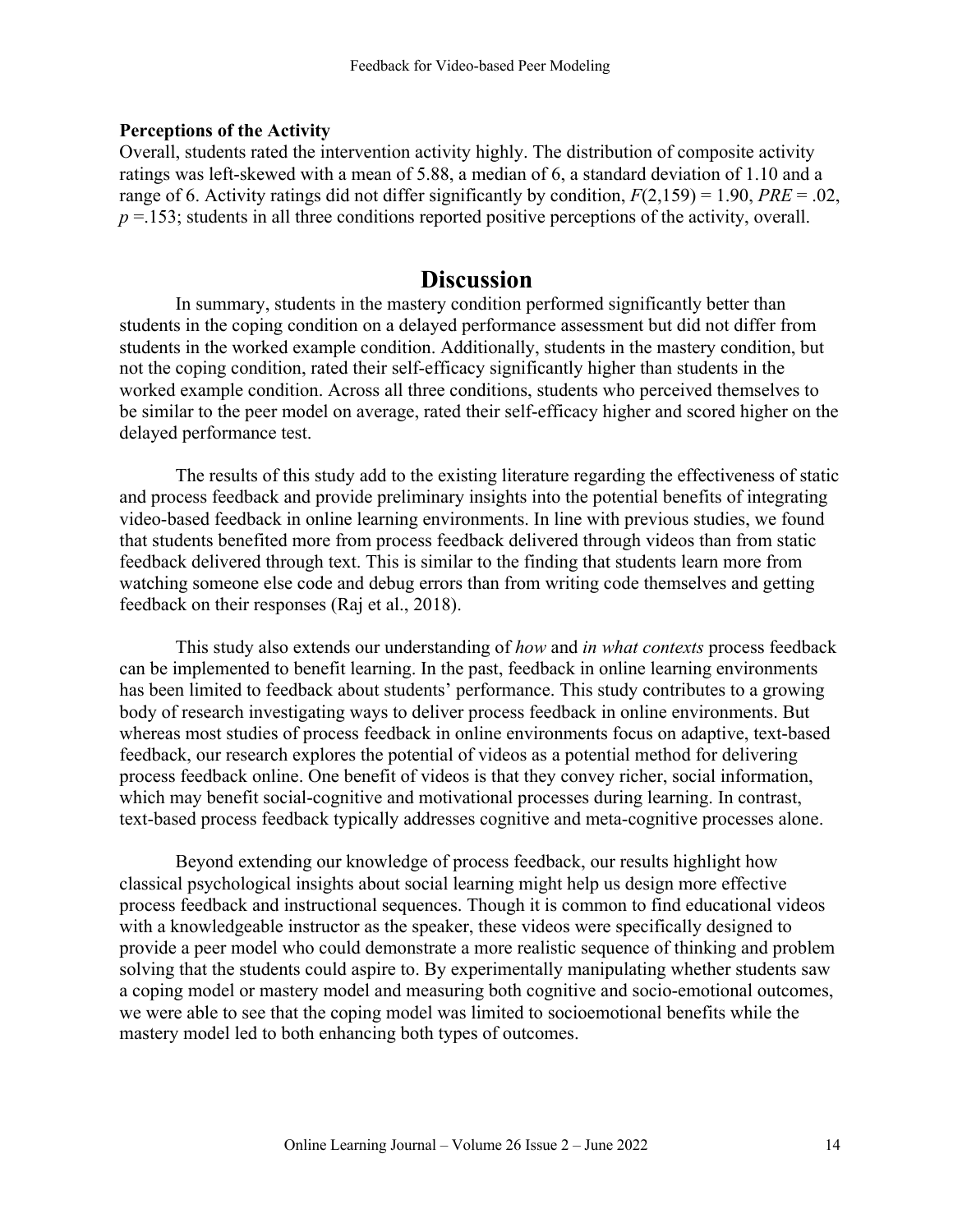Under some theoretical frameworks, modeling self-corrective behavior could have been *more* beneficial. However, the initial results of this study suggest that the coping model did not benefit self-efficacy or performance compared to a worked example, whereas the mastery model benefited both self-efficacy and future performance. These results are contrary to past findings that have shown no difference between mastery and coping models (e.g., Schunk & Hanson, 1989) and those that have found coping models to benefit learning more than mastery models (Schunk et al., 1987). What are the psychological processes that lead to the mastery condition having both the highest self-efficacy ratings and significantly higher delayed performance?

One possibility is that there may be differences in how higher-performing students engage with this feedback than lower-performing students. This sample was drawn from a highly competitive public university; would students from different institutions engage differently? We are currently pursuing data collection in other populations that make use of our data (e.g., community college, high schools) in the context of a broader approach to research and development in improving learning statistics, data science, and programming using R (e.g., Stigler et al., 2020).

Another possibility is that the mistakes modeled in the coping condition were too infrequent in this sample. Although these mistakes were chosen from *common* misunderstandings exhibited by prior students from the same introductory statistics course, the majority of students did not make the same errors. One future area of inquiry is whether matching feedback up with mistakes (e.g., if you made this error, click on this video) would be more effective than generally presenting a mistake-correcting model to students.

A third possibility is that students in our sample may benefit more from models that include only the correct responses. Though coping models have been shown to be beneficial in some contexts, they may be less useful in others. For example, in the context of interpersonal skills training, Baldwin (1992) compared the effect of observing only correct models and the effect of observing models that were correct sometimes and sometimes incorrect. They found that participants who observed the correct-only model performed better on the subsequent behavioral task than participants who observed the correct and incorrect model. Similarly, in a study that used both correct and incorrect worked examples to teach mathematics, Grobe & Renkl (2007) showed that students with more prior knowledge learned better from both correct and incorrect examples, whereas students with low prior knowledge benefitted only from correct examples. Most of the students in our sample had low prior knowledge for statistics and R programming, thus, it is possible they would have benefited more from a correct model than a model that demonstrated correct and incorrect responses (coping model).

The current study is only concerned with the modelling effect of peers. It does not examine potential differences between video-based feedback delivered by peers and feedback delivered by instructors. Therefore, an interesting topic for further studies to investigate is the effect of different types of video-based models on students' self-efficacy and performance. On one hand, literature suggests that peer-modelling may be potentially superior (Ledford  $\&$ Wolery, 2015). On the other hand, if the modeled behavior is the essential part, we would suspect feedback depicted by a master instructor to be just as beneficial as a highly skilled peer. Furthermore, we did not account for differences in learners' backgrounds and how that may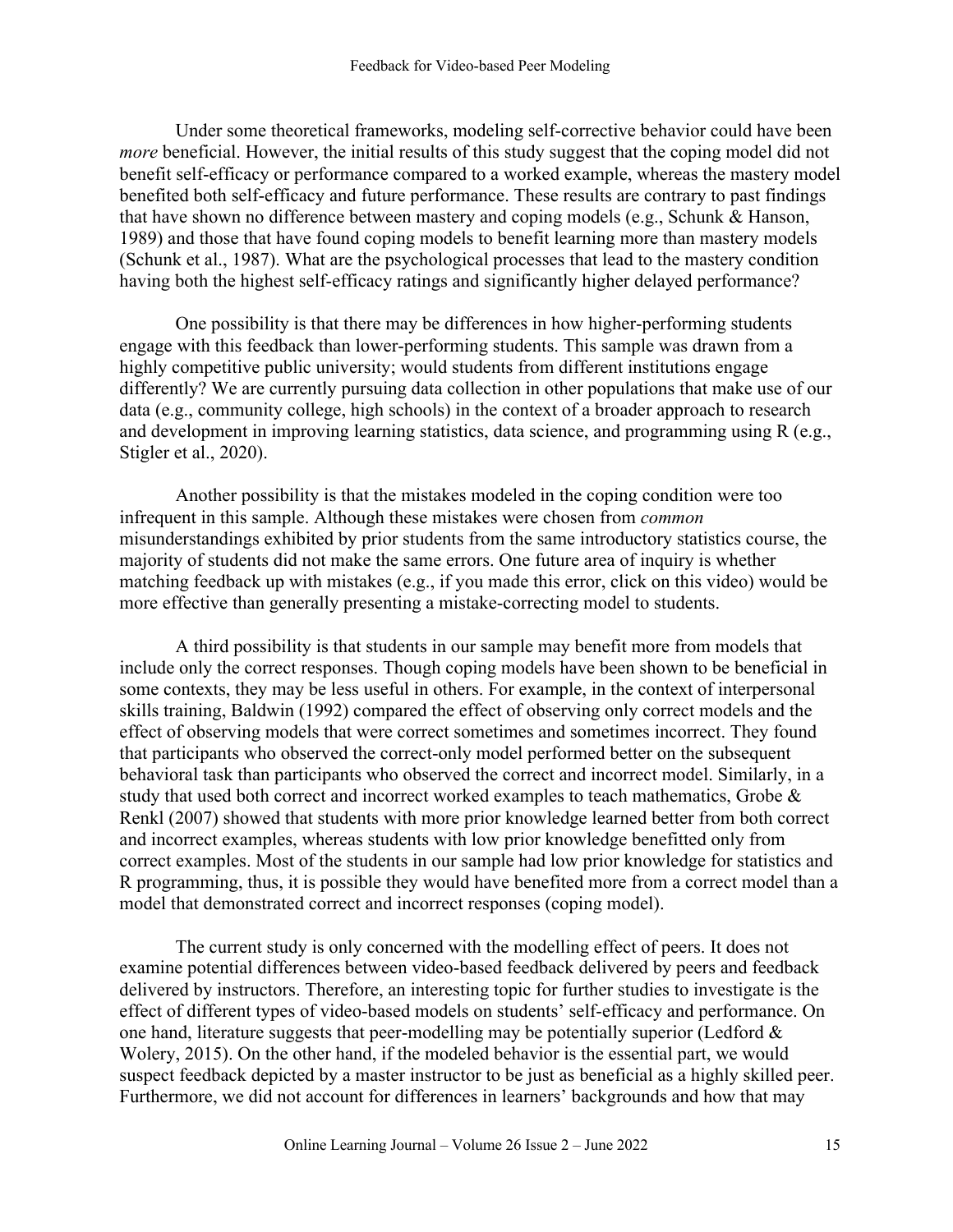have influenced their perceptions of and interactions with the activity. Online learners are becoming increasingly diverse. Would a peer model representing a more traditional collegeaged student be equally as effective for learners in a different age bracket? Our results provide evidence that students' perceptions of how similar they are to the peer model predict both selfefficacy and quiz performance. Thus, an important future direction is to investigate how students' form these perceptions, what factors they consider when making similarity judgements, and how individual student characteristics interact with features of the peer feedback to influence students' perceptions.

A limitation of this study and any video-based intervention is that we have no way to guarantee that students watched these videos. Although most students clicked on the videos and played them for a reasonable duration of time, some students in the video conditions may have engaged with the videos in less meaningful ways than others. Even so, it seems that either enough students watched the videos that we could detect the effect of them, or the effect was strong enough to overcome any noisy data from students who did not. Still, further research is required to examine whether students typically watch videos that are assigned in instructional settings. In follow-up studies, we plan to implement more effective ways of measuring whether students watched the videos, specifically, by pairing timestamp data from the online environment with a series of questions on the post-survey that asks students to indicate whether or not they skipped any of the videos, whether they changed the speed of the video playback, and whether or not they were multitasking while watching the videos.

# **Conclusion**

The results of this study, although modest in scope, illustrate how the design of feedback could lead to noticeable differences in student learning even days after the intervention. This encourages us to consider how feedback functions in a longer course with presumably many more assignments and more opportunities for feedback. For example, in the online textbook *Statistics & Data Science: A Modeling Approach* (Son & Stigler, 2017–21), there are roughly 400 coding exercises. Currently, feedback on those exercises is based on outcomes (e.g., correct/incorrect) or look very much like the worked example condition (e.g., the correct code). Our results showed that showing brief peer modeling videos (just six experimental videos) in a single session led to changes in attitudes and learning detectable on a real class quiz. This spurs our research team to implement these changes in the context of our larger "better book" project to transform the way research-based improvements can impact many students and teachers (Stigler et al., 2020). The video feedback is a form that can be implemented in this textbook and our goal is to study the longer-term impact of improved feedback on a diverse array of student users (ranging from high school students who have not taken Algebra II yet to university students at a highly selective institution).

Instructors and instructional designers in many technology contexts have to make a decision on how to give feedback and simply showing students a correct worked response is an easy method of implementing feedback. Research such as ours gives them not only the motivation to give feedback differently but also suggest methods of implementing that feedback.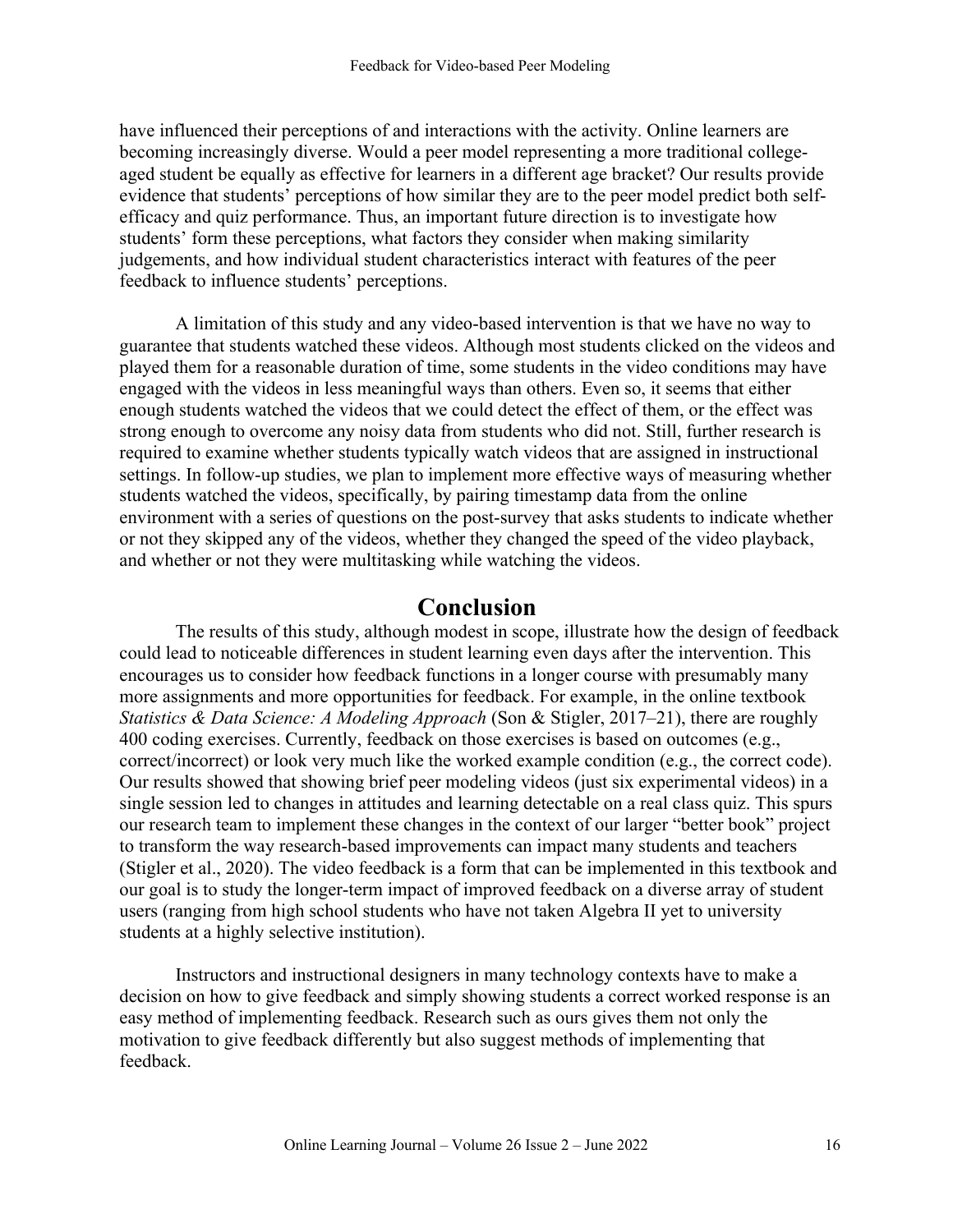Feedback is a very small component of a whole course but because feedback happens frequently, a slightly better version of feedback may have recursive effects: small changes allowing students to learn a little better earlier may be able to act as a lever on later learning. Well-designed process feedback may be able to teach students how to learn and give them the confidence to persevere through it.

#### **Declarations**

The authors declared no potential conflicts of interest with respect to the research, authorship, and/or publication of this article.

The authors asserted that ethics board approval was obtained from the University of California, Los Angeles for this study.

The authors gratefully acknowledge the support of the Chan Zuckerberg Initiative DAF, an advised fund of Silicon Valley Community Foundation (DRL-1229004) and the California Governor's Office of Planning and Research (contract OPR18115).

# **References**

- Atkinson, R. K., Derry, S. J., Renkl, A., & Wortham, D. (2000). Learning from examples: Instructional principles from the worked examples research. *Review of Educational Research, 70*, 181–214. https://doi.org/10.3102/00346543070002181
- Baldwin, T. T. (1992). Effects of alternative modelling strategies on outcomes of interpersonalskills training. *Journal of Applied Psychology*, 77, 147–154. https://doi.org/10.1037/0021-9010.77.2.147
- Bandura, A. (1986). The explanatory and predictive scope of self-efficacy theory. *Journal of Social and Clinical Psychology*, *4*(3), 359–373.
- Bandura, A., & McClelland, D. C. (1977). *Social learning theory* (Vol. 1). Prentice Hall.
- Braaksma, M. A. H., Rijlaarsdam, G., & Van den Bergh, H. (2002). Observational learning and the effects of model-observer similarity. *Journal of Education & Psychology, 94*, 405–415. https://doi.org/10.1037//0022-0663.94.2.405
- Brown, N. C., & Wilson, G. (2018). Ten quick tips for teaching programming. *PLoS Computational Biology, 14*(4), e1006023. https://doi.org/10.1371/journal.pcbi.1006023
- Delen, E., Liew, J., & Willson, V. (2014). Effects of interactivity and instructional scaffolding on learning: Self-regulation in online video-based environments. *Computers & Education, 78*, 312–320. https://doi.org/10.1016/j.compedu.2014.06.018
- Gee, J. P. (2009). *New digital media and learning as an emerging area and "worked examples" as one way forward*. The MIT Press.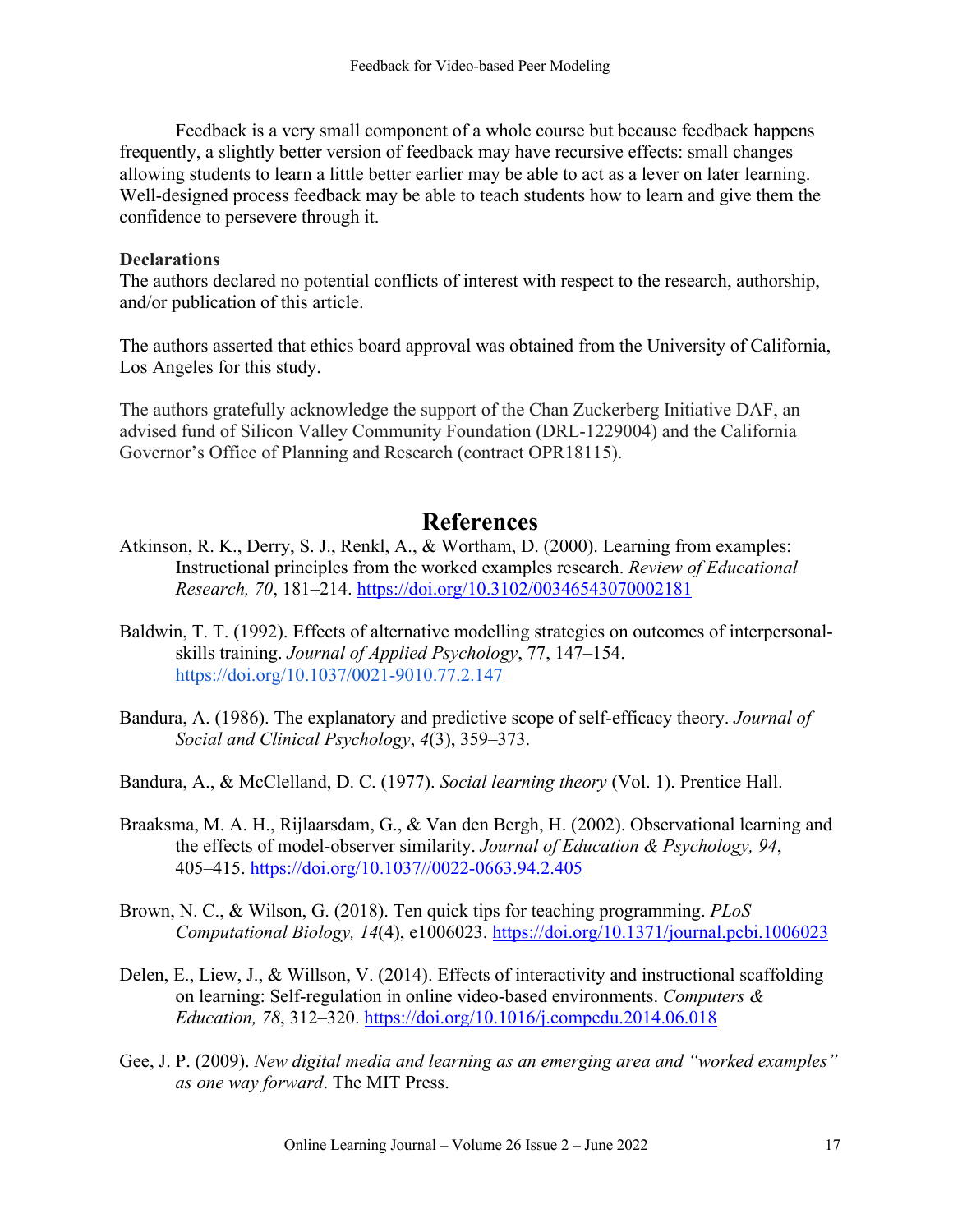- Geister, S., Konradt, U., & Hertel, G. (2006). Effects of process feedback on motivation, satisfaction, and performance in virtual teams. *Small Group Research, 37*(5), 459–489. https://doi.org/10.1177/104696406292337
- Gibbs, G., & Simpson, C. (2004). Conditions under which assessment supports students' learning. *Learning and Teaching in Higher Education, 1*, 3–31. http://www.glos.ac.uk/departments/clt/lathe/issue1/index.cfm
- Gibbs, G., Simpson, C., & Macdonald, R. (2003, August 26–30). Improving student learning through changing assessment —a conceptual and practical framework. Paper presented at EARLI Conference, Padova, Italy.
- Graesser, A. C., Wiemer-Hastings, K., Wiemer-Hastings, P., & Kreuz, R., & Tutoring Research Group. (1999). AutoTutor: A simulation of a human tutor. *Cognitive Systems Research, 1*(1), 35–51. https://doi.org/10.1016/S1389-0417(99)00005-4
- Grobe, C. S., & Renkl, A. (2007). Finding and fixing errors in worked examples: Can this foster learning outcomes? *Learning and Instruction, 17*(6), 612–634. https://doi.org/10.1016/j.learninstruc.2007.09.008
- Groenendijk, T., Janssen, T., Rijlaarsdam, G., & van den Bergh, H. (2011). The effect of observational learning on students' performance, processes, and motivation in two creative domains. *British Journal of Educational Psychology, 83*(1), 3–28. https://doi.org/10.1111/j.2044-8279.2011.02052.x
- Hattie, J., & Timperley, H. (2007). The power of feedback. *Review of Educational Research, 77*(1), 81–112. https://www.jstor.org/stable/4624888 https://doi.org/10.3102/003465430298487
- Hawe, E., Lightfoot, U., & Dixon, H. (2019). First-year students working with exemplars: promoting self-efficacy, self-monitoring, and self-regulation. *Journal of Further and Higher Education, 43*(1), 30–44. https://doi.org/10.1080/0309877X.2017.1349894
- Higgins, R., Hartley, P., & Skelton, A. (2001). Getting the message across: the problem of communicating assessment feedback. *Teaching in Higher Education, 6*(2), 269–274. https://doi.org/10.1080/13562510120045230
- Hoogerheide, V., Loyens, S. M. M., & van Gog, T. (2014). Effects of creating video-based modeling examples on learning and transfer. *Learning and Instruction, 33*, 108–119. https://doi.org/10.1016/j.learninstruc.2014.04.005
- Huang, Y.-H., Lin, K-C, Yu, X., & Hung, J.C. (2015). Comparison of different approaches on example-based learning for novice and proficient learners. *Human-centric Computing and Information Sciences*, *5*(29). https://doi.org/10.1186/s13673-015-0048-8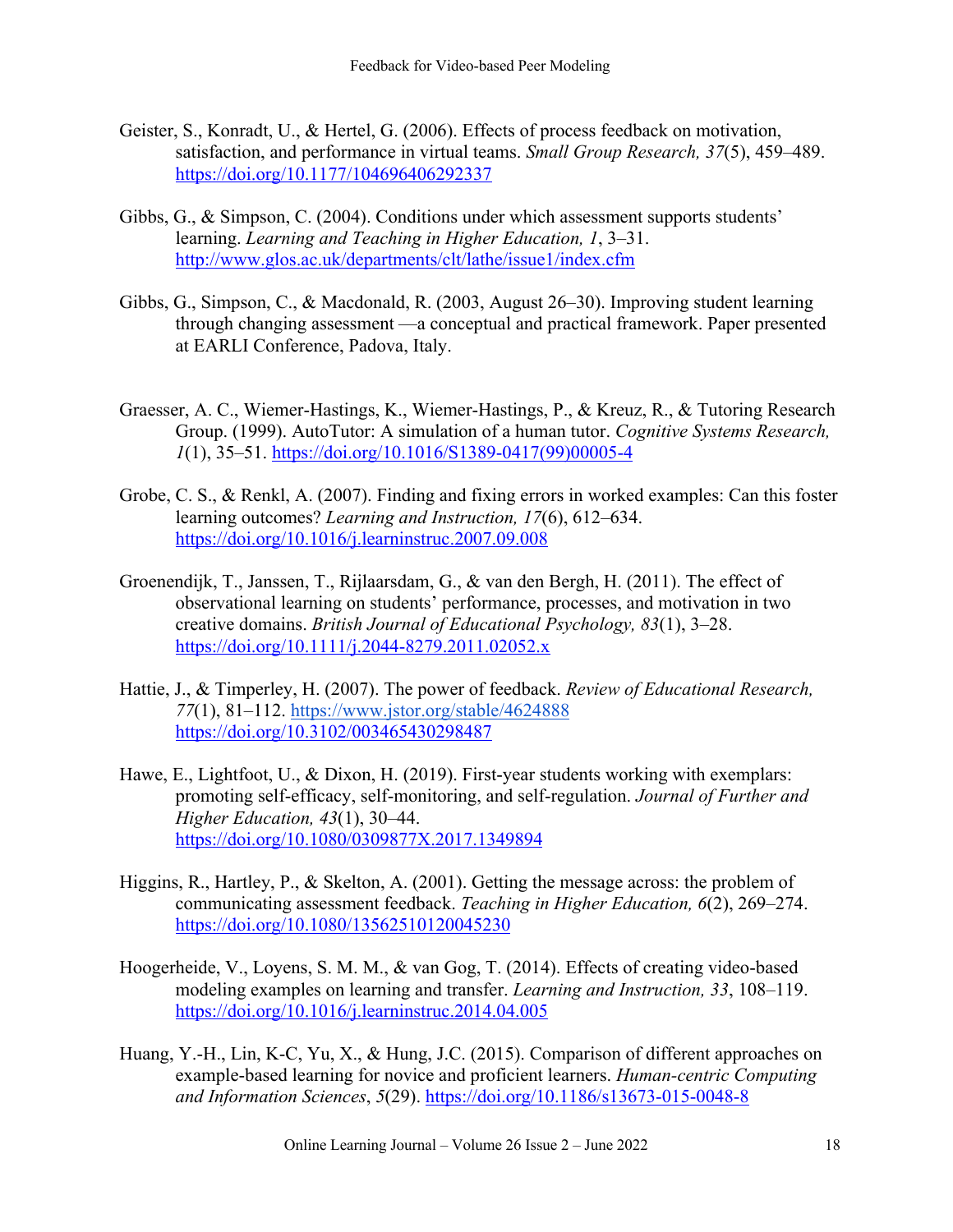- Judd, C. M., McClelland, G. H., & Ryan, C. S. (2009). Outliers and ill-mannered error. *Data Analysis: A Model Comparison Approach*, 328.
- Ketchum, C., LaFave, D. S., Yeats, C., Phompheng, E., & Hardy, J. H. (2020). Video-based feedback on student work: An investigation into the instructor experience, workload, and student evaluations. *Online Learning, 24*(3), 85–105.
- Kitsantas, A., Zimmerman, B., & Cleary, T. (2000). The role of observation and emulation in the development of athletic self-regulation. *Journal of Educational Psychology, 9*2(4), 811–817. https://doi.org/10.1037/0022-0663.92.4.811
- Klorman, R., Hilpert, P. L., Michael, R., LaGana, C., & Sveen, O. B. (1980). Effects of coping and mastery modeling on experienced and inexperienced pedodontic patients' disruptiveness. *Behavior Therapy*, 11(2), 156–168. https://doi.org/10.1016/S0005-7894(80)80016-5
- Korsgaard, M. A., & Diddams, M. (1996). The effect of process feedback and task complexity on personal goals, information searching, and performance improvement. *Journal of Applied Social Psychology, 26*(21), 1889–1911. https://doi.org/10.1111/j.1559- 1816.1996.tb00104.x
- Learning, B. A., Novak, G. M., Patterson, E. T., & Gavrin, A. D. (1998). *Just-in-time teaching*. https://doi.org/10.1119/1.19159
- Ledford, J. R., & Wolery, M. (2015). Observational learning of academic and social behaviors during small-group direct instruction. *Exceptional Children, 81*(3), 272–291. https://doi.org/10.1177/0014402914563698
- Lee, M. J., & Ko, A. J. (2011, August). Personifying programming tool feedback improves novice programmers' learning. *Proceedings of the Seventh International Workshop on Computing Education Research* (pp. 109–116). https://doi.org/10.1145/2016911.2016934
- Maisto, S. A., Carey, K. B., & Bradizza, C. M. (1999). *Social learning theory*. In K. E. Leonard & H. T. Blane (Eds.), *Psychological theories of drinking and alcoholism* (pp. 106–163). The Guilford Press.
- McLeod, P. L., & Liker, J. K. (1992). Electronic meeting systems: Evidence from a low structure environment. *Information Systems Research, 3*(3), 195–223. https://doi.org/10.1287/isre.3.3.195
- McLeod, P. L., Liker, J. K., & Lobel, S. A. (1992). Process feedback in task groups: An Application of goal setting. *Journal of Applied Behavioral Science, 28*(1), 15–41. https://doi.org/10.1177/0021886392281003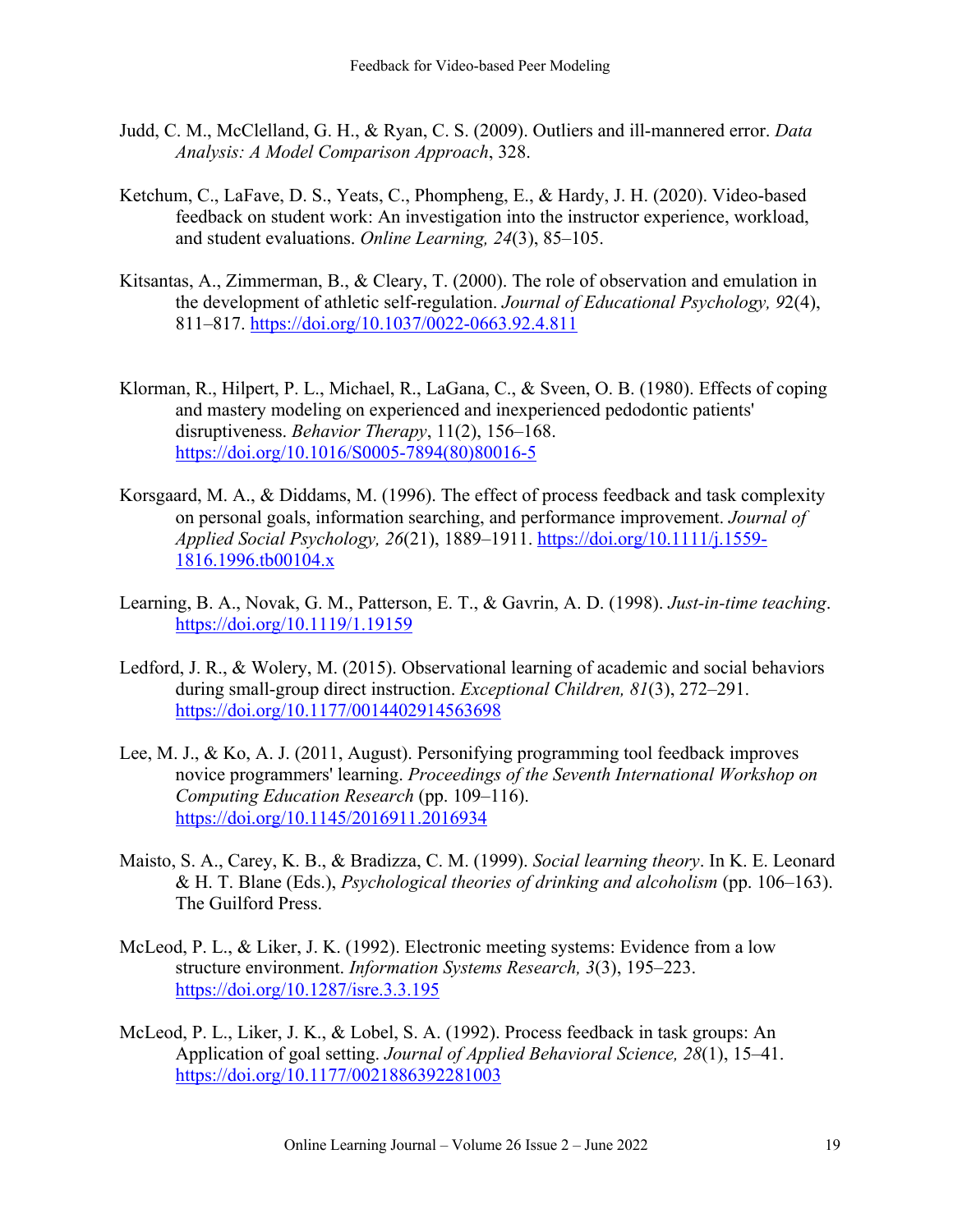- Paxton, J. (2002). Live programming as a lecture technique. *Journal of Computing Sciences in Colleges*, *18*(2), 51–56.
- Pratiwi, H. Y., Winarko, W., & Ayu, H. D. (2018). The impact of problem solving strategy with online feedback on students' conceptual understanding. *International Conference on Science Education*. http://doi.org/10.1088/1742-6596/1006/1/012024
- Obrusnikova, I., & Rattigan, P. J. (2016). Using video-based modeling to promote acquisition of fundamental motor skills. *Journal of Physical Education, Recreation & Dance, 87*(4), 24–29. https://doi.org/10.1080/07303084.2016.1141728
- R Core Team. (2019). *R: A language and environment for statistical computing*. https://www.R-project.org/
- Raedts, M., Rijlaarsdam, G., Van Waes, L., & Daems, F. (2007). Observational learning through video-based models: Impact on students' accuracy of self-efficacy beliefs, task knowledge and writing performances. In G. Rijlaarsdam, P. Boscolo, & S. Hidi (Eds.), *Writing and motivation* (Vol. 19, Studies in Writing, pp. 220–238). Elsevier.
- Raj, A. G. S., Patel, J. M., Halverson, R., & Halverson E. R. (2018). Role of live-coding in learning introductory programming. *Proceedings of the 18th Koli Calling International Conference on Computing Education Research*. https://doi.org/10.1145/3279720.3279725
- Renkl, A. (2005). The worked-out examples principle in multimedia learning. In R. E. Mayer (Ed.), *The Cambridge handbook of multimedia learning* (pp. 229–246). Cambridge University Press. https://doi.org/10.1017/CBO9780511816819.016
- Robins, A., Rountree, J., & Rountree, N. (2003). Learning and teaching programming: A review and discussion. *Computer Science Education, 13*(2), 137–172.
- Rubin, M. J. (2013, March). The effectiveness of live-coding to teach introductory programming. *Proceeding of the 44th ACM Technical Symposium on Computer Science Education* (pp. 651–656). https://doi.org/10.1145/2445196.2445388
- Rust, C., Price, M., & O'Donovan, B. (2003). Improving students' learning by developing their understanding of assessment criteria and processes, *Assessment and Evaluation in Higher Education, 28*(2), 147–164. https://doi.org/10.1080/02602930301671
- Schunk, D., & Hanson, A. R. (1989). Self-modeling and children's cognitive skill learning. *Journal of Education & Psychology, 81*, 155–163.
- Schunk, D. H., Hanson, A. R., & Cox, P. D. (1987). Peer-model attributes and children's achievement behaviors. *Journal of Education & Psychology, 79*, 54–61.